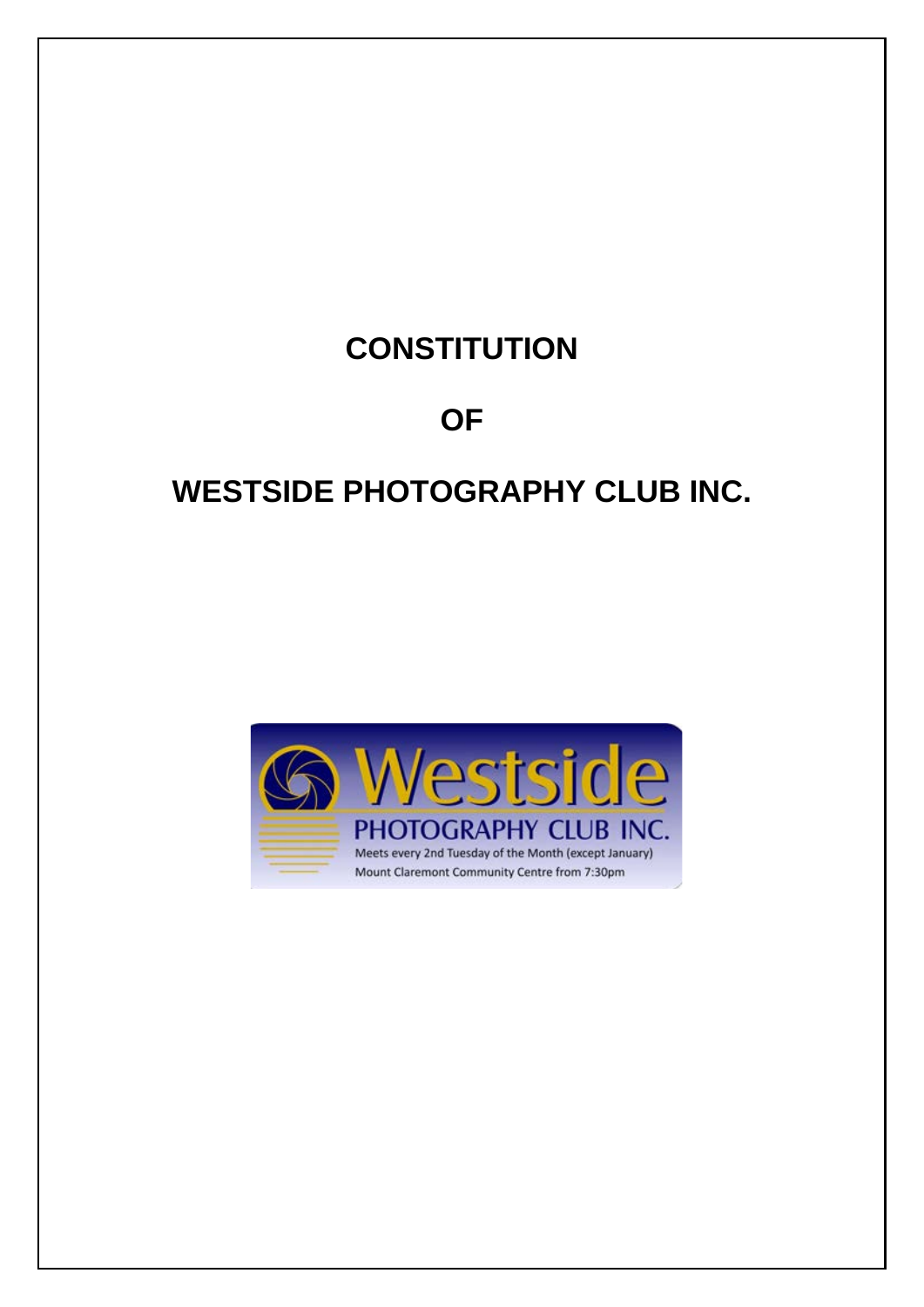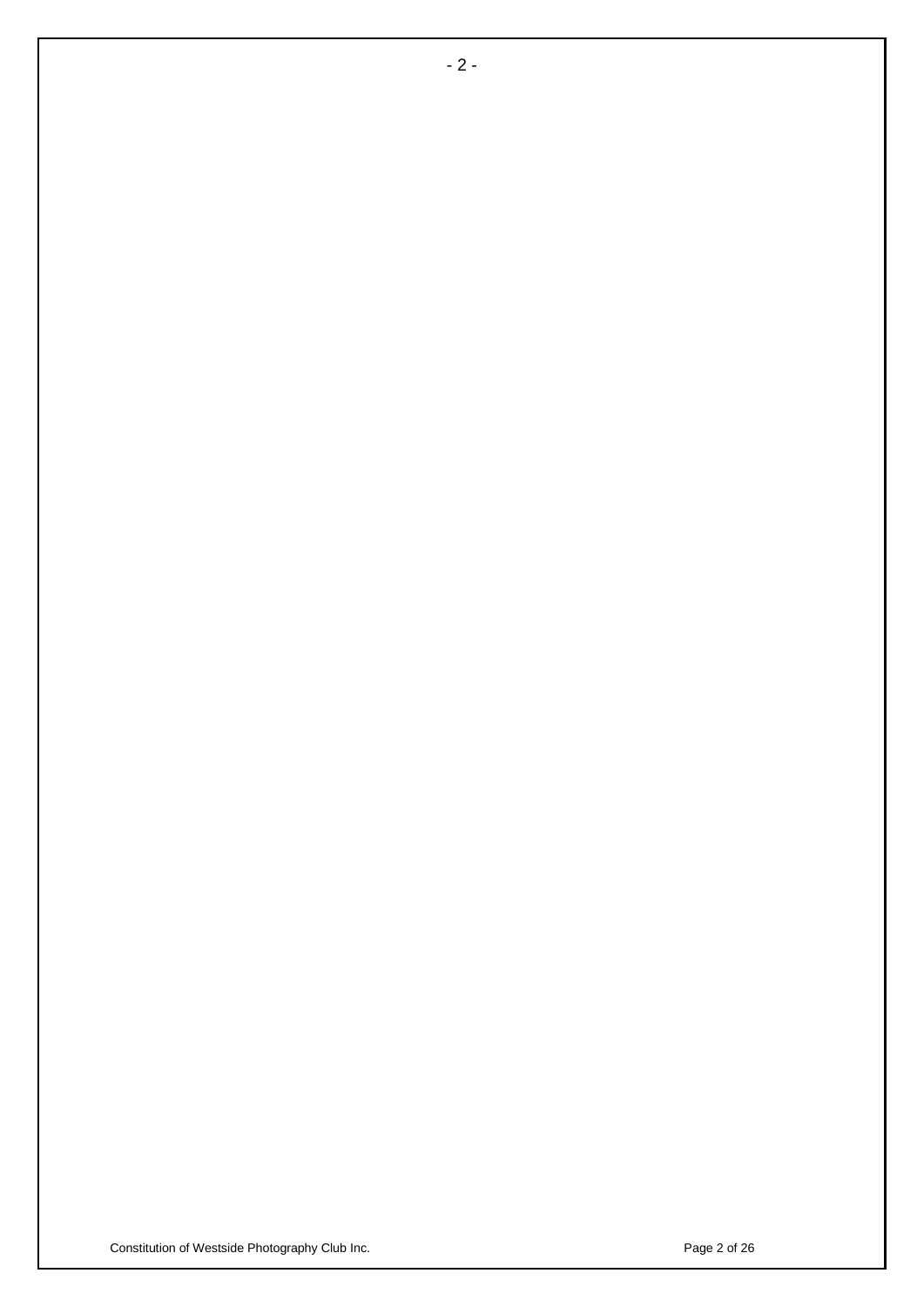# **Contents**

| 1.      |                                                        |  |
|---------|--------------------------------------------------------|--|
| 2.      |                                                        |  |
| 3.      |                                                        |  |
| 4.      | NOT FOR                                                |  |
| PROFIT. |                                                        |  |
| 5.      |                                                        |  |
| 6.      |                                                        |  |
| 7.      |                                                        |  |
| 8.      |                                                        |  |
| 9.      |                                                        |  |
| 10.     |                                                        |  |
| 11.     |                                                        |  |
| 12.     |                                                        |  |
| 13.     | CEASING TO BE A MEMBER OF THE MANAGEMENT COMMITTEE  13 |  |
| 14.     |                                                        |  |
| 15.     |                                                        |  |
| 16.     |                                                        |  |
| 17.     |                                                        |  |
| 18.     |                                                        |  |
| 19.     |                                                        |  |
| 20.     |                                                        |  |
| 21.     |                                                        |  |
| 22.     |                                                        |  |
| 23.     |                                                        |  |
| 24.     |                                                        |  |
| 25.     |                                                        |  |
| 26.     |                                                        |  |
| 27.     |                                                        |  |
| 28.     |                                                        |  |
| 29.     | CANCELLATION AND DISTRIBUTION OF SURPLUS PROPERTY 26   |  |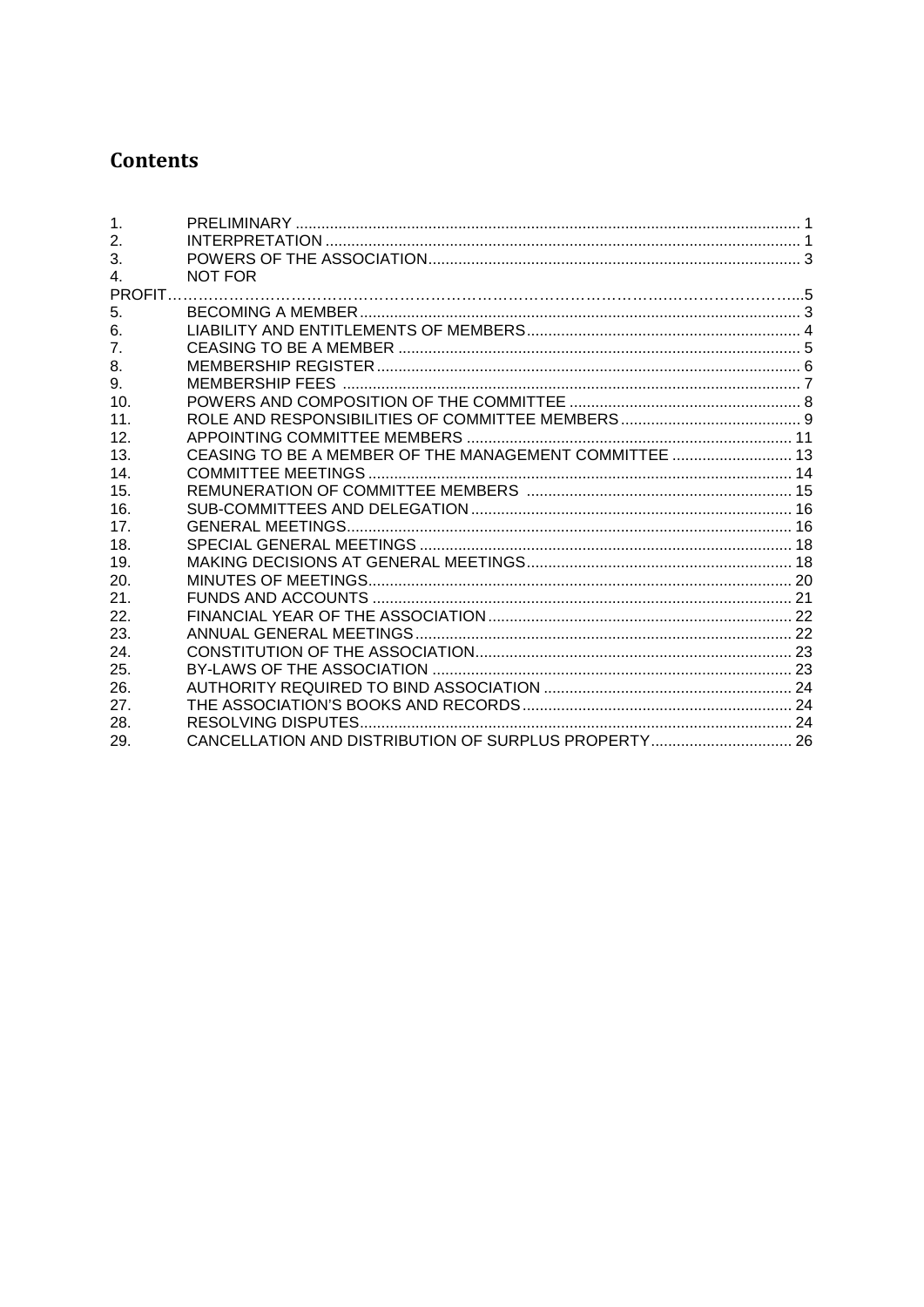# <span id="page-3-0"></span>1. **PRELIMINARY**

### 1.1 **Name of Association**

The name of the Association is Westside Photography Club Inc.

# 1.2 **Objects of Association**

The objects and purposes of the Association are:

- To promote the art and practice of photography within the general community
- To promote good fellowship amongst those interested in photography
- To promote the increase in members' photographic knowledge and participation
- To encourage the participation of members in the Club's activities
- To do all such things and acts conducive to the furtherance of the objectives and interests of the Club

#### 1.3 **Quorum for Committee Meetings**

Any fifty percent (50%) of Committee Members constitute a quorum for the conduct of the business at a Committee Meeting.

#### 1.4 **Quorum for General Meetings**

Fifteen percent (15% of Members personally present (being Members entitled to vote under the Constitution at a General Meeting) will constitute a quorum for the conduct of business at a General Meeting.

# 1.5 **Financial Year Schedule 1, Item 12**

- (a) The Association's Financial Year, will be the period of 12 months commencing on  $1<sup>st</sup>$ October and ending on 30<sup>th</sup> September of each year.
- (b) The first Financial Year of the Association shall be the period ending on the next  $30<sup>th</sup>$ September following incorporation.

# <span id="page-3-1"></span>2. **INTERPRETATION**

# 2.1 **Definitions**

In this Constitution, unless the contrary intention appears:

**"Act"** means the *Associations Incorporation Act 2015;*

**"AGM"** means the annual general meeting convened under rule 23.1;

**"Books of the Association"** has the meaning given to it in section 3 of the Act and includes all of the registers; financial records, financial statements or financial reports, as each of those terms is defined in section 62 of the Act, however compiled, stored or recorded; minute books and documents and securities of the Association.

"**By-laws**" are additional arrangements or processes reserved for procedural or administrative matters adopted by members by Ordinary Resolution of the Association to supplement the Constitution pursuant to the requirements of Rule 64 of the Act.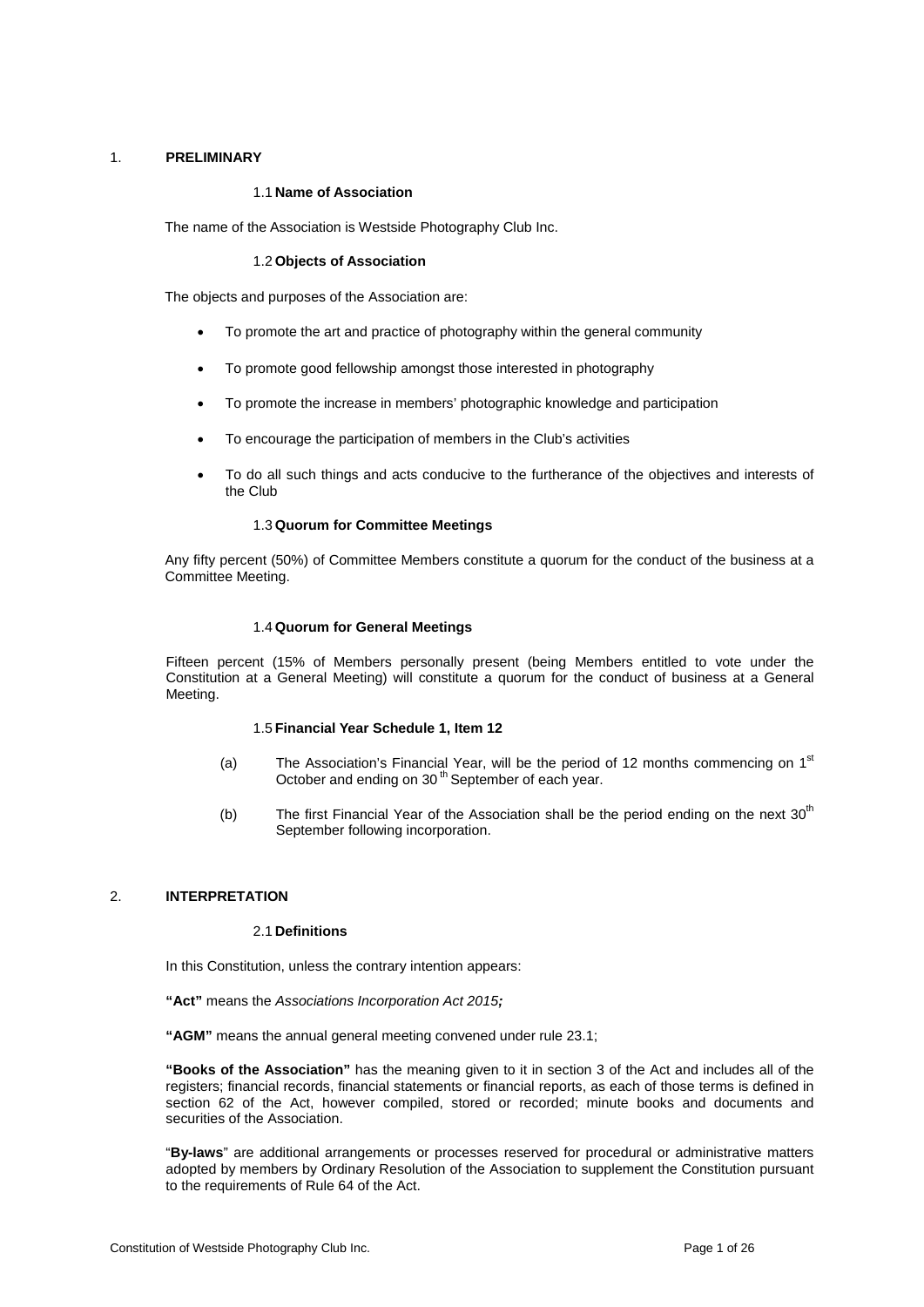**"Commissioner"** means the person designated as the "Commissioner" from time to time under Section 153 of the Act;

**"Committee"** means the Management Committee required by the Act which is the body responsible for the management of the affairs of the Association pursuant to the requirements of PART 5 of the Act;

**"Committee Meeting"** means a meeting referred to in rule [14.1;](#page-16-1)

**"Financial Records"** has the meaning given to it in section 62 of the Act and includes:

- (a) invoices, receipts, orders for the payment of money, bills of exchange, cheques, promissory notes and vouchers;
- (b) documents of prime entry; and
- (c) working papers and other documents needed to explain:
	- (i) the methods by which financial statements are prepared; and
	- (ii) adjustments to be made in preparing financial statements;

"**Financial Report**" has the meaning given to it in sections 62 and 63 of the Act;

"**Financial Statements**" has the meaning given to it in section 62 of the Act;

**"Financial Year"** has the meaning given to it in Rule 1.5;

**"General Meeting"** means a meeting of the association that all Members are entitled to receive notice of and are invited to attend;

**"Member"** means a person who becomes a Member of the Association and has the rights conferred on Members under the Constitution pursuant to rule 8 (5) of the Act;

**"Ordinary Resolution"** means a resolution to decide a question, matter or resolution at a General Meeting that is not a Special Resolution;

**"Poll"** means voting conducted in written form which may include, but is not limited to a secret ballot (as opposed to general agreement or a show of hands);

**"Rules"** mean these rules of the Association as amended from time to time under Rule 24.2;

**"Special Resolution"** is a resolution of the Association passed in accordance with rule 19.1;

**"Surplus Property"** has the meaning given to it in the Act and means the property remaining when the association is wound up or cancelled after satisfying:

- (a) the debts and liabilities of the Association; and
- (b) the costs, charges and expenses of winding up the Association,

but does not include books pertaining to the management of the Association;

#### 2.2 **Notices**

- (a) A notice or other communication connected with the Constitution has no legal effect unless it is in writing and given as follows:
- (i) delivered by hand to the nominated address of the addressee;
- (ii) sent by post to the nominated postal address of the addressee; or
- (iii) sent by e-mail or any other method of electronic communication (including facsimile) to the nominated electronic address of the addressee.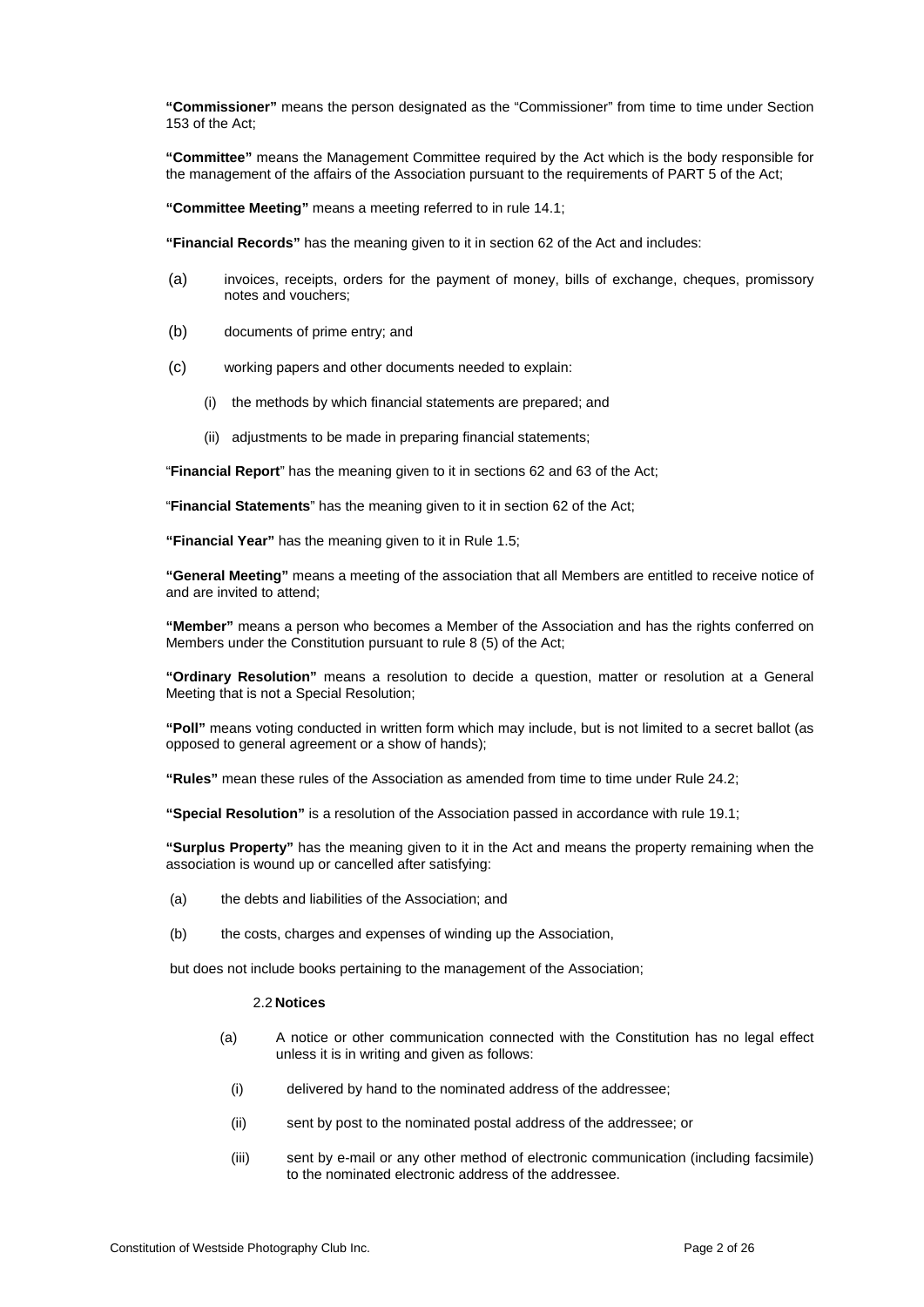- (b) Notices sent by mail or electronically shall be deemed to have been received at the time that they would have been delivered in the normal course of the post.
- (c) Any notice given to a Member under the Constitution, must be sent to Member's address as set out in the Register referred to in Rule 8.1.

# <span id="page-5-0"></span>3. **POWERS OF THE ASSOCIATION**

#### 3.1 **Powers of the Association**

Subject to the Act, the Association may do all things necessary or convenient for carrying out its objects or purposes in a lawful manner.

### 4. **NOT FOR PROFIT**

The property and income of the Association must be applied solely towards promoting the objects or purposes of the Association, and no part of that property or income may be paid or otherwise distributed, directly or indirectly, to any Member, except in good faith in promoting those objects or purposes.

#### <span id="page-5-1"></span>5. **BECOMING A MEMBER**

#### 5.1 **Minimum Number of Members**

The Association must have at least six Members with full voting rights.

#### 5.2 **Qualifications for Membership**

- (a) Subject to rules 5.2(b) and (c) any person who supports the purposes of the Association is eligible to apply for membership.
- (b) The Association must comply with all legal and regulatory obligations that may apply to the Association under any other law when assessing eligibility of an applicant for membership.

#### 5.3 **Applying for Membership**

- (a) A person who wants to become a Member must submit an application form to the Association.
- (b) The application form must be signed by the Applicant.

#### 5.4 **Deciding Membership Applications**

- (a) The Committee must consider each application and decide whether to approve or reject any membership application pursuant to the applicable requirements of rule 6.
- (b) Any person 18 years of age and over shall be eligible for membership
- (c) Persons under 18 years of age shall be eligible to join at the discretion of the **Committee**
- (d) As soon as is practicable after the Committee has made a decision under rule 5.4(a), the Committee must notify the Applicant in writing of the outcome of their membership application but is not obliged to provide reasons for the decision.

#### 5.5 **Becoming a Member**

- <span id="page-5-2"></span>(a) An Applicant becomes a Member if:
	- (i) the Applicant is eligible for membership under rule 5.2;
	- (ii) the Applicant applies in writing to the Association under rule 5.3;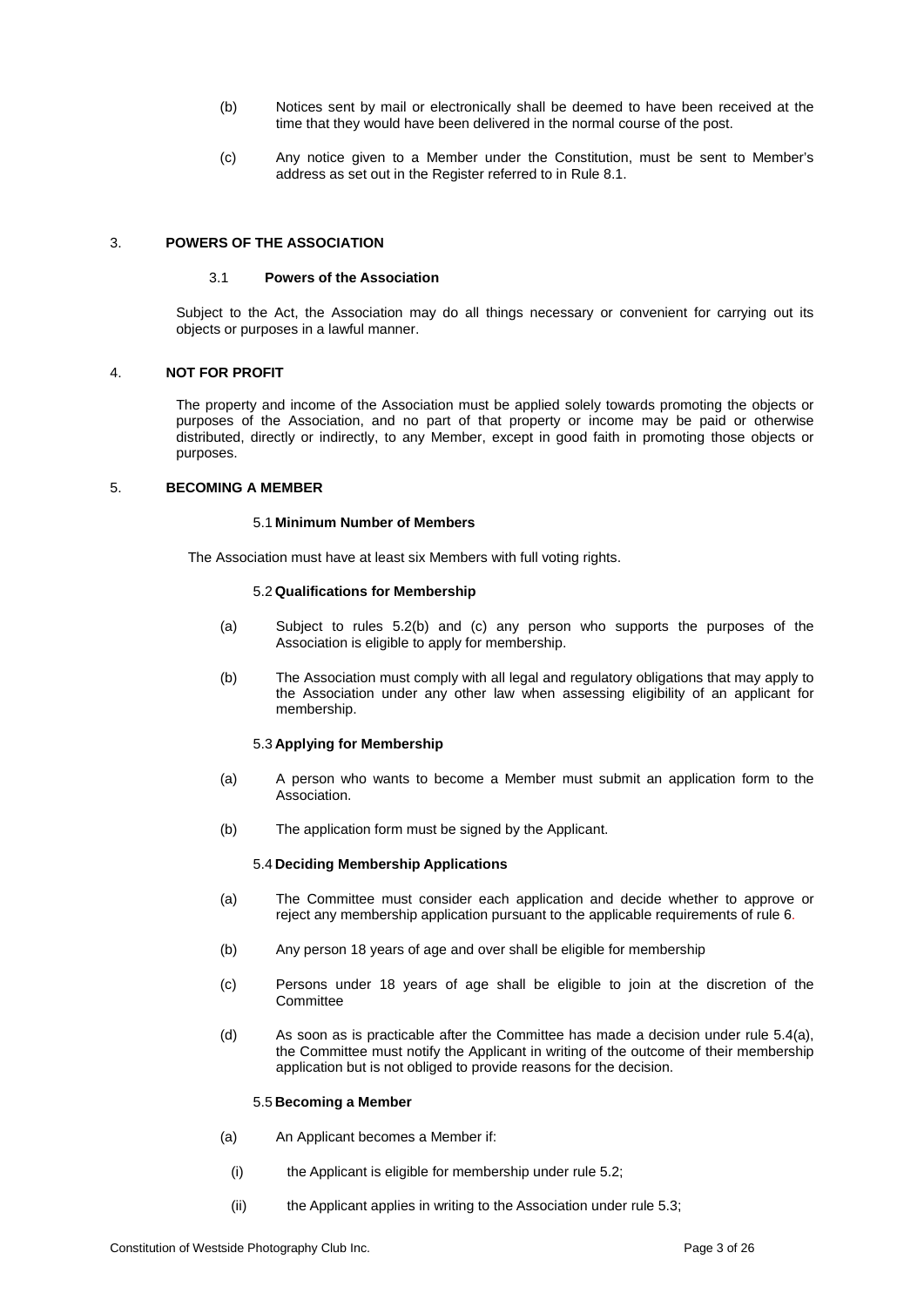- (iii) the Committee approves the Applicant's application for membership; and
- (iv) the Applicant pays any fees due under rules 9.1 and 9.2.
- (b) The Applicant immediately becomes a Member following fulfilment of all of the requirements under 5.5 (a) (i) to (iv) foregoing, and is then entitled to exercise all the rights and privileges of membership, including the right to vote (if applicable), and must comply with all of the obligations of Membership under the Constitution, when rule [5.5\(a\)](#page-5-2) has been fulfilled.

#### 5.6 **Recording Membership in the Register**

The Secretary must enter a person's name in the Register of Members within 28 days after the person becomes a Member.

#### <span id="page-6-0"></span>6. **LIABILITY AND ENTITLEMENTS OF MEMBERS**

#### 6.1 **Classes of Members**

- (a) The membership of the Association consists of:
	- (i) ordinary Members
	- (ii) The Committee may, subject to the approval of the members at a General Meeting, create other classes of membership.

#### 6.2 **Liability of Members**

- (a) A Member is only liable for their outstanding membership fees payable under rules 9.1, if any.
- (b) Subject to rule 6.2(a), a Member is not liable, by reason of the person's Membership, for the liabilities of the Association or the cost of winding up the Association.
- (c) Rule 6.2(b) does not apply to liabilities incurred by or on behalf of the Association by the Member before incorporation.

#### 6.3 **Payment to Members**

- (a) Subject to rule 6.3(b), no portion of the income or property of the Association may be paid directly or indirectly, by way of dividend, bonus or otherwise to the Members.
- (b) Rule 6.3(a) does not prevent:
	- (i) the payment in good faith of remuneration to any officer, employee or Member in return for any services actually rendered to the Association or for goods supplied in the ordinary and usual course of business;
	- (ii) the payment of interest at a rate not exceeding the prevailing market rate published by the Reserve Bank of Australia as the "Cash Rate Target" from time to time on money borrowed from any Member;
	- (iii) the payment of reasonable and proper rent by the Association to a Member for premises leased by the Member to the Association; or
	- (iv) the reimbursement of expenses incurred solely for the promotion of the objects or purposes of the Association by any Member or any Committee Member on behalf of the Association.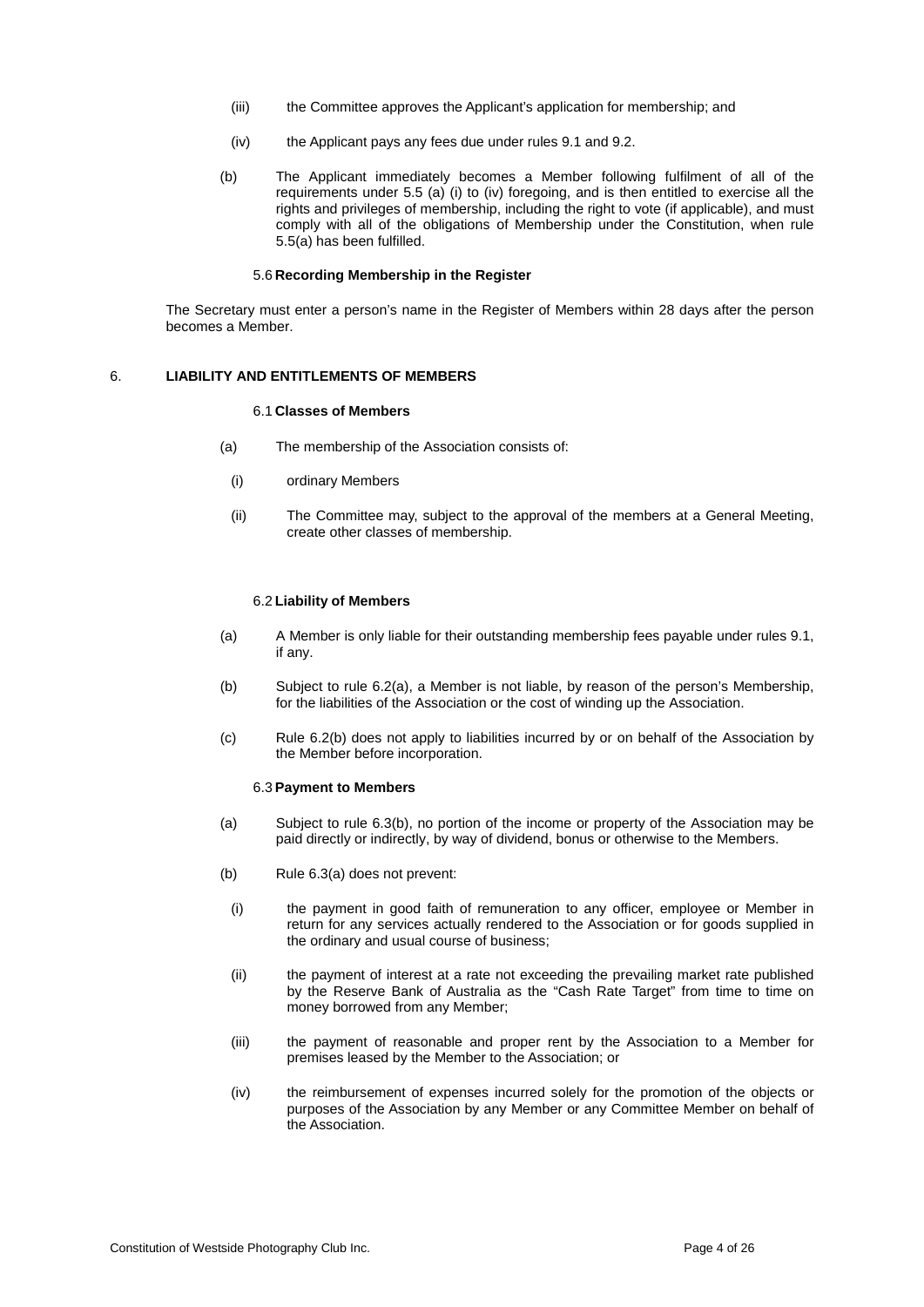# <span id="page-7-0"></span>7. **CEASING TO BE A MEMBER**

#### 7.1 **Ending Membership**

- (a) A person's membership ends, if the person:
	- (i) dies;
	- (ii) ceases to be a Member under rule 9.1(e);
	- (iii) resigns as a Member under rule 7.2; or
	- (iv) is expelled from the Association under rule 7.3.
- (b) For a period of one year after a person's membership ends, the Secretary must keep a record of:
- (i) the date on which a person ceases to be a Member under rule  $7.1(a)$ ; and
- (ii) the reason why the person ceases to be a Member.
- (c) Upon any person ceasing to be a Member of the Club for any reason whatsoever they shall not be entitled to the return of their membership subscription or any part thereof.

# 7.2 **Resigning as a Member**

- (a) A Member may resign from membership of the Association by giving written notice of their resignation to the Secretary.
- (b) The resignation of the Member takes effect:
- (i) at the time the Secretary receives the notice; or
- (ii) if a later time is stated in the notice, at that later time.
- (c) Any Member who resigns from the Association remains liable to pay to the Association any outstanding fees as a debt due to the Association. Any such owed amount may be recovered in a court of competent jurisdiction as a debt due to the Association.

#### 7.3 **Suspending or Expelling Members**

- (a) The Committee may, by resolution, suspend or expel a Member from membership pursuant to the requirements of rule 15 if:
	- (i) the Member contravenes any of the requirements of the Constitution; or
	- (ii) the Member's acts detrimentally to the interests of the Association.
- (b) The Committee must hold a Committee Meeting to decide whether to suspend or expel a Member. If the decision is to suspend a Member, the Committee must determine the period of the suspension. Any such expulsion or suspension shall have immediate effect.
- (c) The Secretary must, not less than 28 days before the Committee Meeting referred to in rule 7.3(b), give written notice to the Member of the Committee's decision including:
	- $(i)$  of the proposed suspension or expulsion, and the grounds on which it is based;
	- (ii) of the date, place and time of the Committee Meeting at which the decision of suspension or expulsion is to be considered by the Committee;
	- (iii) that the Member, or the Member's representative, may attend the Committee Meeting; and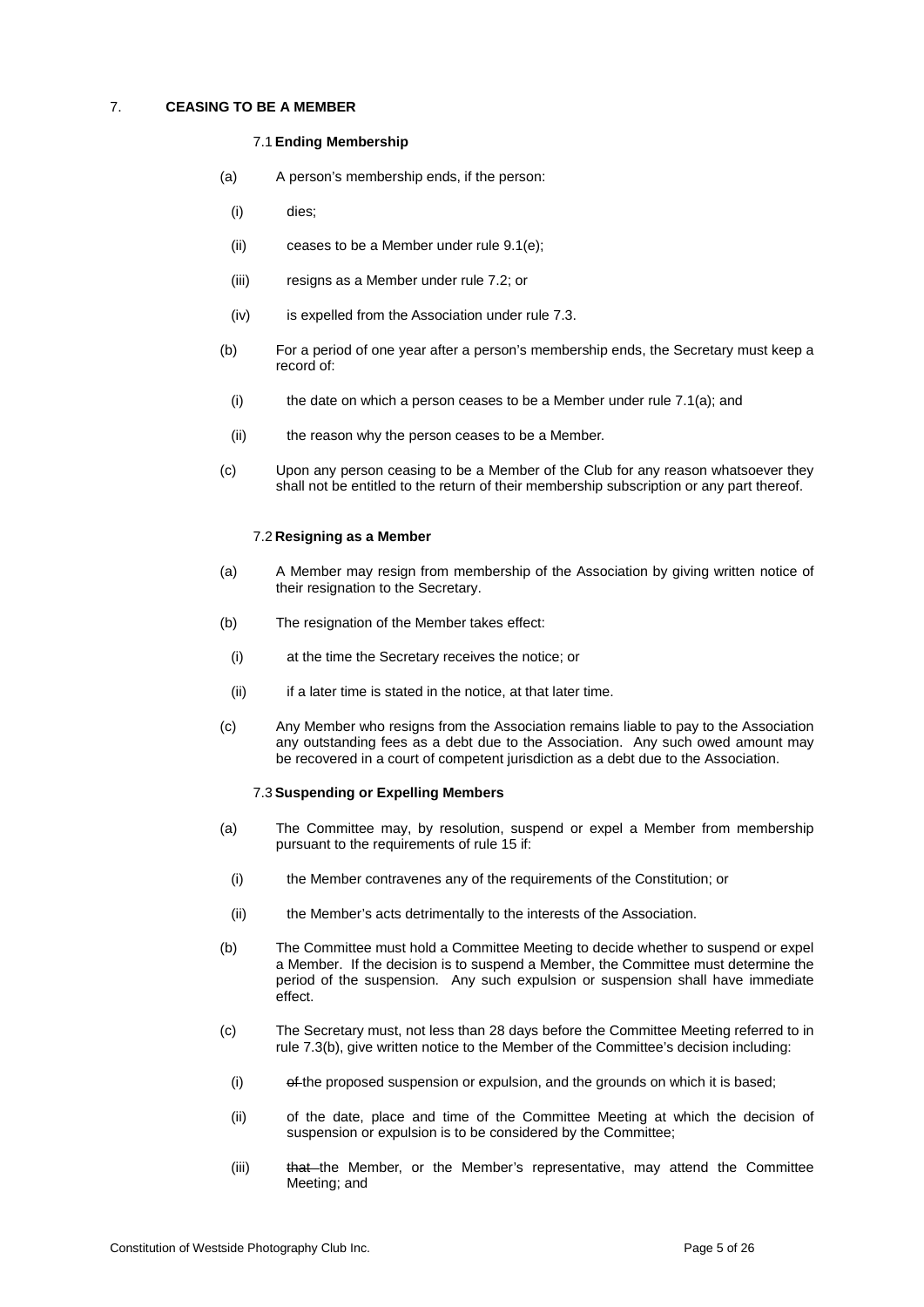- (iv) that the Member, or the Member's representative, may address the Committee at the meeting and will be given a full and fair opportunity to state the Member's case orally, or in writing, or both.
- (d) At the Committee Meeting referred to in rule 7.3(b) the Committee must:
- (i) give the Member, or the Member's representative, a full and fair opportunity to state the Member's case orally;
- (ii) give due consideration to any written statement submitted by the Member; and
- (iii) determine whether or not the Member should be:
	- (a) expelled from the Association; or
	- (b) suspended from membership, and if so, the period that the Member should be suspended from membership.
- (e) Once the Committee has decided to suspend or expel a Member under rule 7.3(d), the Member is immediately suspended or expelled from membership.
- (f) The Secretary must inform the Member in writing of the decision of the Committee and the reasons for the decision, within 7 days of the Committee Meeting referred to in rule 7.3(d).

# 7.4 **Right of Appeal of against Suspension or Expulsion**

(a) If a Member is suspended or expelled under rule 7.3, the person may appeal the Committee's decision by giving written notice to the Secretary within 14 days of receiving notice of the Committee's decision under rule 7.3(f) requesting the appointment of a mediator under rule 28.2(c). the appointment of such mediator, and the mediation process shall be in accordance with the requirements of rules 23,24, and 25 of the Act.

### 7.5 **Reinstatement of a Member**

If the Committee's decision to suspend or expel a Member is revoked under the Constitution, any act performed by the Committee or Members in General Meeting during the period that the Member was suspended or expelled from Membership under rule 7.3(e), is deemed to be valid, notwithstanding the Member's inability to exercise their rights or privileges of Membership, including voting rights, during that period.

### 7.6 **When a Member is Suspended**

- (a) If a Member's membership is suspended under rule 7.3(e), the Secretary must record in the Register:
	- (i) the name of the Member that has been suspended from membership;
	- (ii) the date on which the suspension takes effect; and
	- (iii) the length of the suspension as determined by the Committee under  $7.3(d)$ (iii) B.
- (b) A Member that has been suspended under rule 7.3(e) cannot exercise any rights or privileges of membership, including voting rights, during the period for which they are suspended from membership.
- (c) Upon the expiry of the period of a Member's suspension, the Secretary must record in the Register that the Member is no longer suspended.

# <span id="page-8-1"></span><span id="page-8-0"></span>8. **MEMBERSHIP REGISTER**

### 8.1 **Register of Members**

(a) The Secretary, or a person authorised by the Committee from time to time, must maintain a register of Members and make sure that the Register is up to date.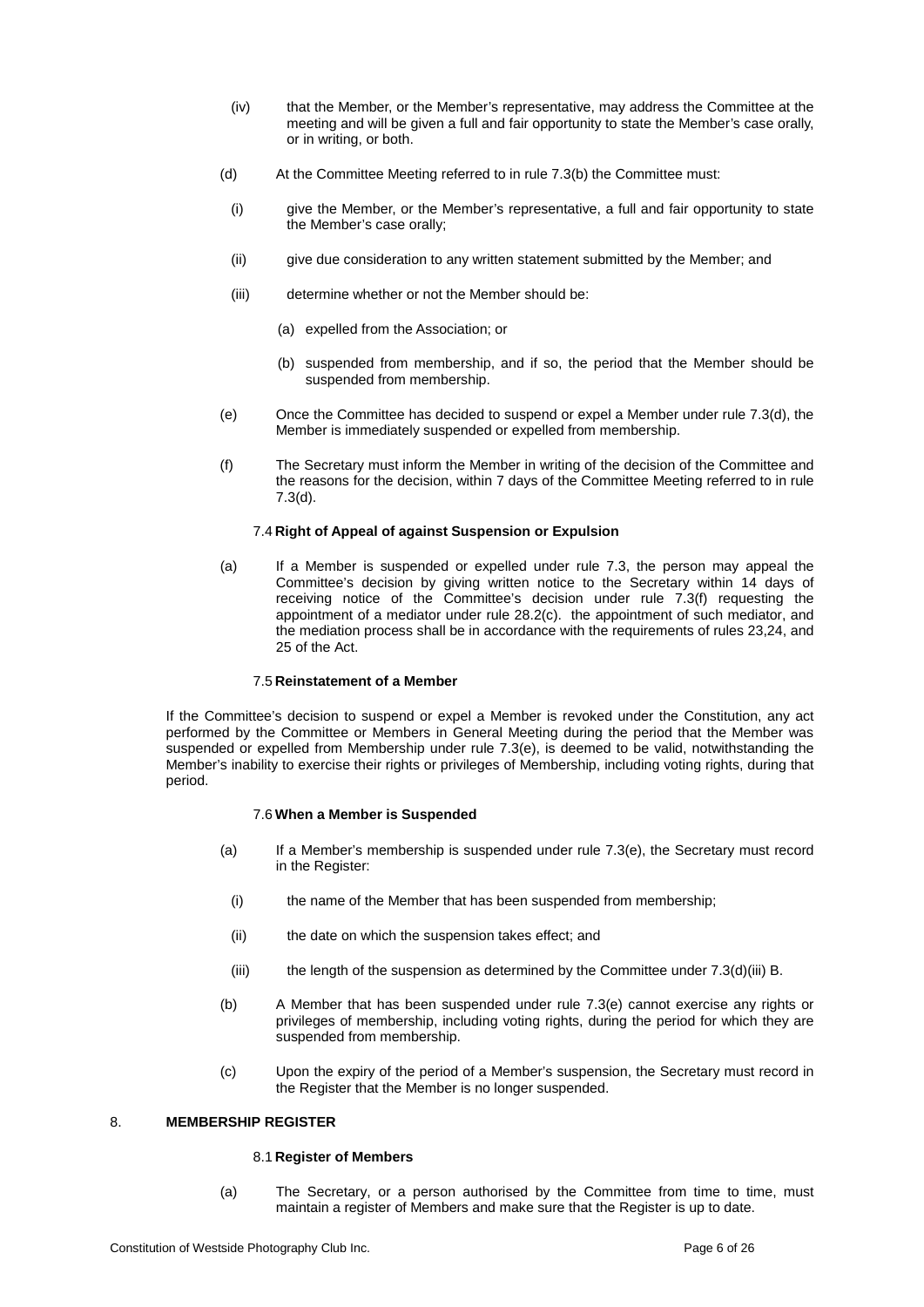- <span id="page-9-2"></span>(b) The Register must contain:
- (i) the full name of each Member;
- (ii) a contact postal, residential or email address of each Member;
- (iii) the class of membership held by the Member. It is noted that the sole class of membership is presently only "ordinary" membership, but the Committee may pursuant to rule 6.2 (a) ii create other classes of membership as it may seem fit; and
- (iv) the date on which the person became a Member;
- (c) Any change in membership of the Association must be recorded in the Register within 28 days after the change occurs.
- (d) The Register must be kept and maintained at the Secretary's place of residence, or at such other place as the Committee decides.

# 8.2 **Inspecting the Register**

- (a) Any Member is able to inspect the Register free of charge, at such time and place as is mutually convenient to the Association and the Member.
- (b) A Member must contact the Secretary to request to inspect the Register.
- (c) The Member may make a copy of details from the Register but has no right to remove the Register for that purpose.

# 8.3 **Copy of the Register**

- (a) A Member may make a request in writing for a copy of the Register.
- (b) The Committee may require a Member who requests a copy of the Register to provide a statutory declaration setting out the purpose of the request and declaring that the purpose is solely connected with the affairs of the Association.
- (c) The Association may charge a reasonable fee to the Member for providing a copy of the Register, the amount to be determined by the Committee from time to time.

# 8.4 **When Using the Information in the Register is Prohibited**

A Member must not use or disclose the information on the Register:

- (a) to gain access to information that a Member has deliberately denied them (that is, in the case of social, family or legal differences or disputes);
- (b) to contact, send material to the Association or a Member for the purpose of advertising for political, religious, charitable or commercial purposes unless the use of the information is approved by the Committee, or
- (c) for any other purpose unless the purpose:
	- (i) is directly connected with the affairs of the Association; or
- (ii) relates to the provision of information to the Commissioner in accordance with a requirement of the Act.

# <span id="page-9-3"></span><span id="page-9-1"></span><span id="page-9-0"></span>9. **MEMBERSHIP FEES**

### 9.1 **Annual Membership Fee**

(a) The Committee may from time to time determine the amount of the annual membership fee, if any, to be paid by each Member or each class of Members.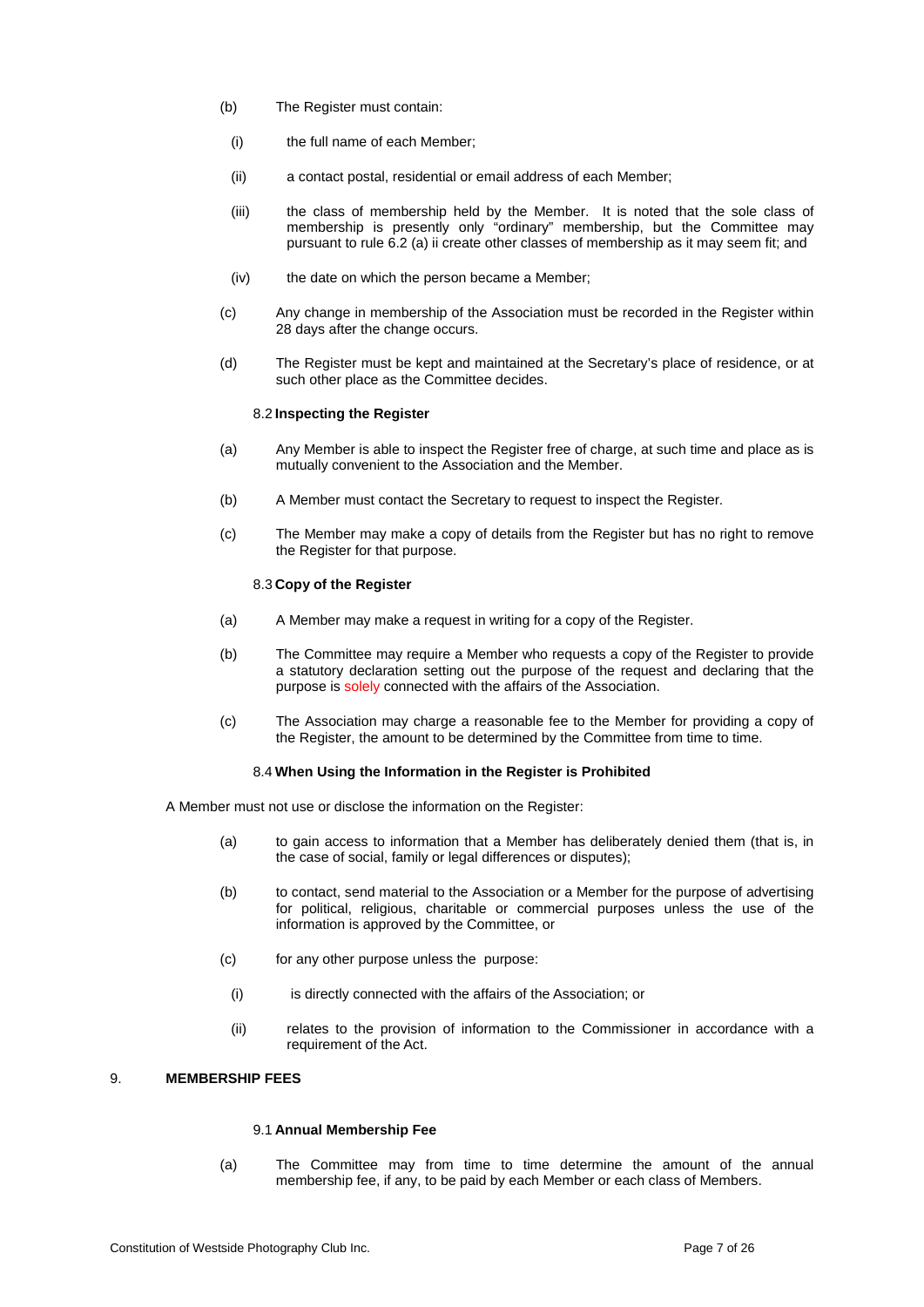- (b) Each Member must pay the Member's annual membership fee determined under rule [9.1\(a\)](#page-9-1) to the Treasurer, or a person authorised by the Committee to receive payments, as and when decided by the Committee.
- (c) If a person fails to pay the annual Membership fee within 1 month after the due date, the person shall be deemed unfinancial.
- (d) If a Member pays the annual membership fee within 3 months after the due date, the Member retains all the rights and privileges of a Member for the purposes of the Constitution during that time, including the right to vote.
- <span id="page-10-2"></span>(e) Subject to rule [9.1\(f\),](#page-10-1) if a person fails to pay the annual Membership fee within 3 months after the due date, the person ceases to be a Member.
- $(f)$  If a person ceases to be a Member under rule  $9.1(e)$ , and subsequently pays to the Association all the Member's outstanding fees, the Committee may, if it thinks fit, reinstate the Member's rights and privileges from the date on which the outstanding fees are paid, including the right to vote.

# <span id="page-10-1"></span><span id="page-10-0"></span>10. **POWERS AND COMPOSITION OF THE COMMITTEE**

# 10.1 **Powers of the Committee**

- (a) The governing body of the Association is to be called the Committee and it has authority to control and manage the affairs of the Association.
- (b) Subject to the Act, the Constitution and any by-law or lawful resolution passed by the Association in General Meeting, the Committee:
	- (i) may exercise all powers and functions as may be exercised by the Association, other than those powers and functions that are required by the Constitution to be exercised by General Meetings of the Members; and
	- (ii) has power to perform all acts and do all things as reasonably determined by the Committee to be necessary or desirable for the proper management of the business and affairs of the Association.

### 10.2 **Committee Members**

- (a) The Committee is to consist of:
	- (i) the Office Bearers of the Association; and
	- (ii) not less than one other Member.
- (b) The maximum number of other Members of the Committee is to be determined from time to time by the Committee.
- <span id="page-10-3"></span>(c) The Office Bearers of the Association are:
	- (i) the President;
	- (ii) the Vice-President;
	- (iii) the Secretary;
	- (iv) the Treasurer;
- (d) A Committee Member must be:
	- (i) a natural person;
	- (ii) a Member in good standing.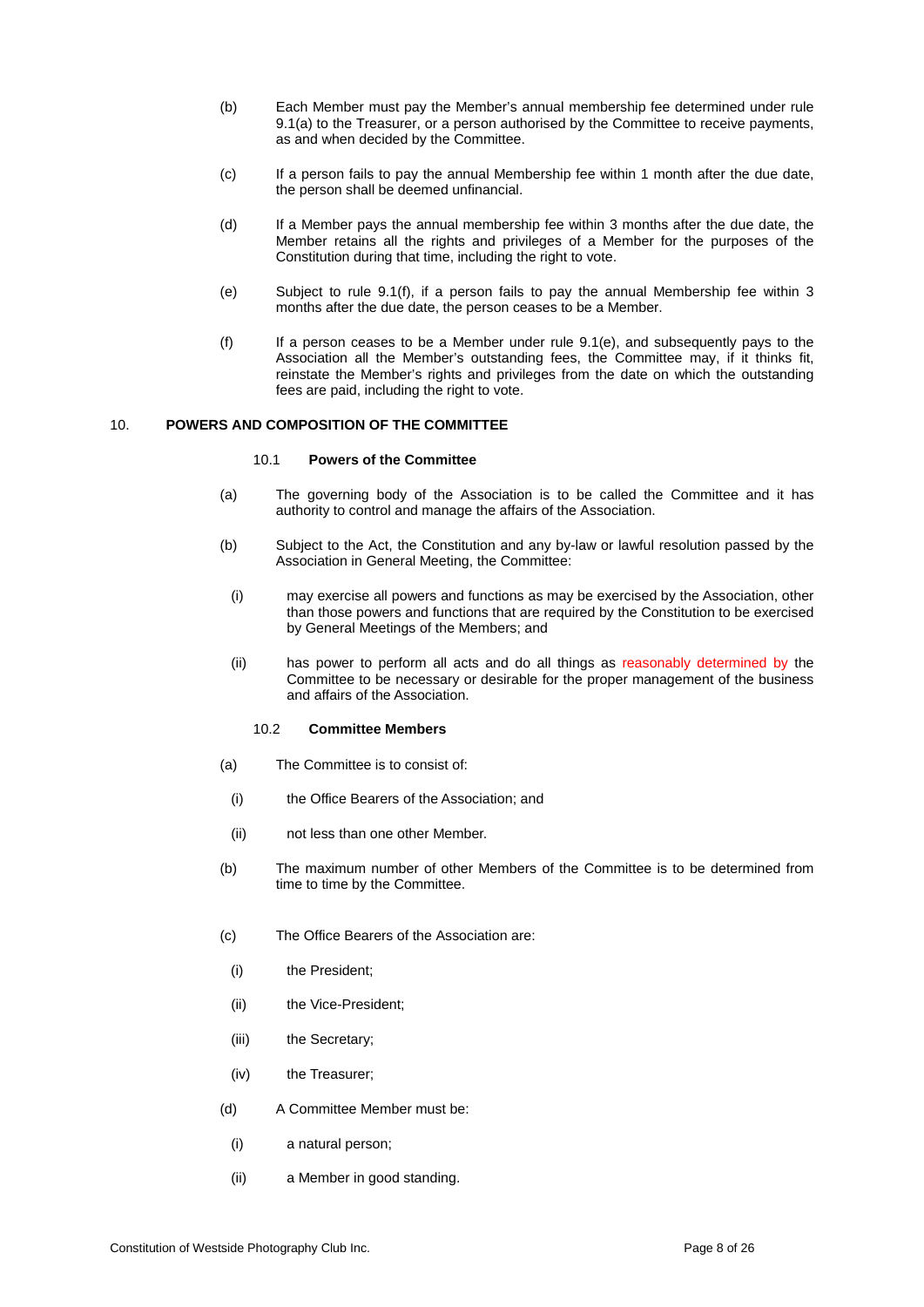- (e) No person shall be entitled to hold more than one of the positions set out in rule [10.2\(c\)](#page-10-3) at any time.
- (f) No person shall be entitled to hold a position on the Committee if the person has been convicted of, or imprisoned in the previous five years for:
	- (i) an offence involving fraud or dishonesty punishable by imprisonment for a period of not less than three months; or
	- (ii) an offence under Part 4 Division 3 or section 127 of the Act;

unless the person has obtained the consent of the Commissioner.

(g) No person shall be entitled to hold a position on the Committee if the person is, according to the *Interpretation Act* section 13D, a bankrupt or a person whose affairs are under insolvency laws unless the person has obtained the consent of the Commissioner.

# <span id="page-11-0"></span>11. **ROLE AND RESPONSIBILITIES OF COMMITTEE MEMBERS**

#### 11.1 **Obligations of the Committee**

- (a) The Committee must take all reasonable and necessary steps to ensure the Association complies with its obligations under the Act and the Constitution.
- (b) To be the trustees of the Club and to hold any property, real and personal, belonging to the Club.

#### 11.2 **Responsibilities of Committee Members**

- (a) A Committee Member must exercise his or her powers and discharge his or her duties with a degree of care and diligence that a reasonable person would exercise in the circumstances.
- (b) A Committee Member must exercise their powers and discharge their duties in good faith in the best interests of the Association and for a proper purpose.
- (c) A Committee Member or former Committee Member must not improperly use information obtained as a Committee Member to:
	- (i) gain an advantage for themselves or another person; or
	- (ii) cause detriment to the Association.
- <span id="page-11-1"></span>(d) A Committee Member having any material personal interest in a matter being considered at a Committee Meeting must:
	- (i) as soon as a Committee Member becomes aware of that interest, disclose the nature and extent of his or her interest to the Committee;
	- (ii) disclose the nature and extent of the interest at the next General Meeting of the Association; and
- (iii) not be present while the matter is being considered at the Committee Meeting or vote on the matter.
- (e) Rule [11.2\(e\)](#page-11-1) does not apply in respect of a material personal interest that:
- (i) exists only because the Committee Member belongs to a class of persons for whose benefit the Association is established; or
- (ii) the Committee Member has in common with all, or a substantial proportion of, the members of the Association.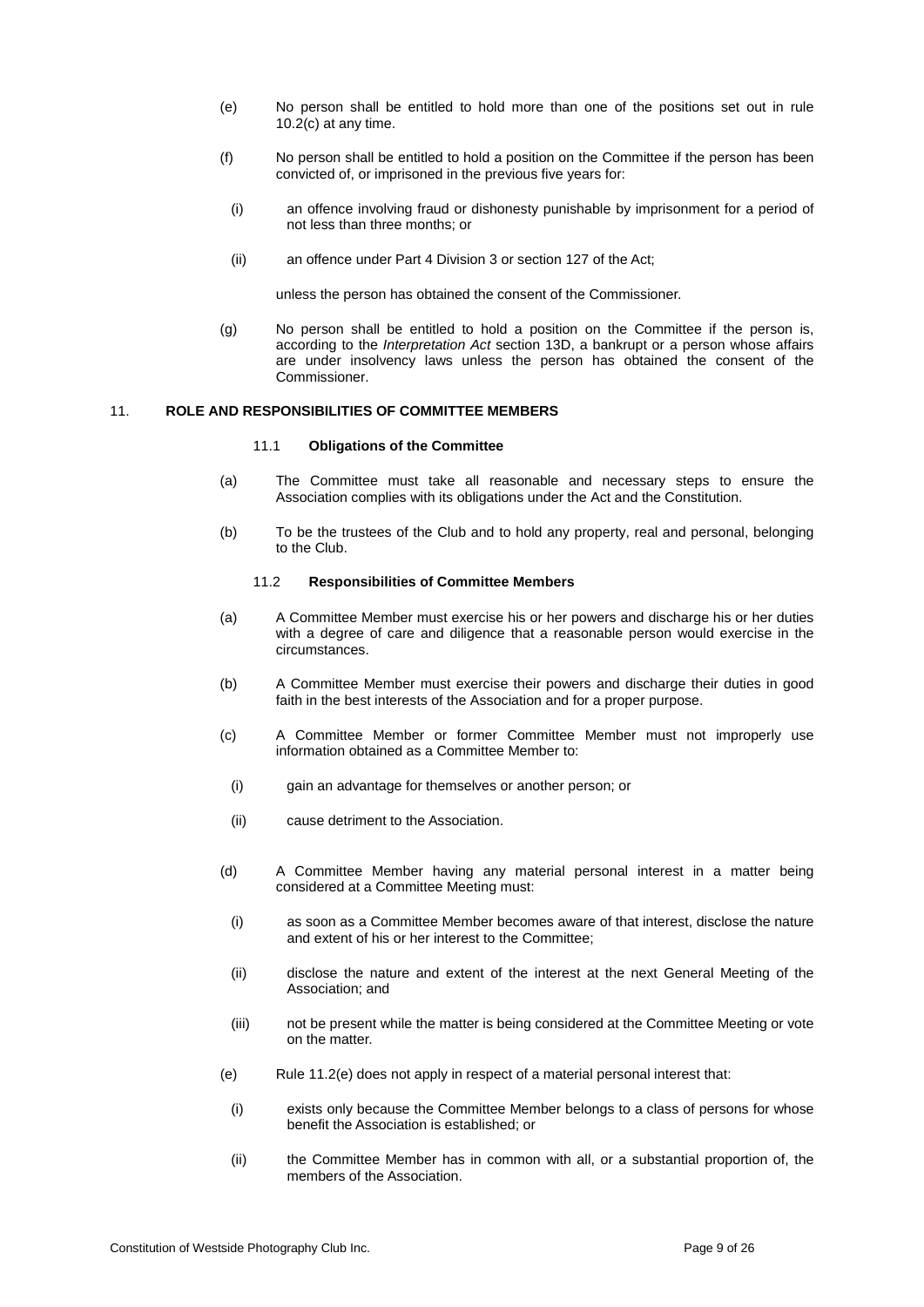- (f) The Secretary must record every disclosure made by a Committee Member under rule [11.2\(e\)](#page-11-1) in the minutes of the Committee Meeting at which the disclosure is made.
- (g) No Committee Member shall make any public statement or comment or cause to be published any words or article concerning the conduct of the Association unless the person is authorised by the Committee to do so and such authority is recorded in the minutes of the Committee Meeting.

#### 11.3 **Chairperson**

The Chairperson:

- (a) must consult with the Secretary regarding the business to be conducted at each Committee Meeting and each General Meeting;
- (b) may convene special meetings of the Committee under rul[e 14.1\(c\);](#page-16-2)
- (c) may preside over Committee Meetings under rul[e 14.3;](#page-16-3)
- (d) may preside over General Meetings under rule [17.4;](#page-19-0) and
- (e) must ensure that the minutes of a General Meeting or Committee Meeting are reviewed and signed as correct under rule [20.1\(c\);](#page-22-1)
- (f) at all meetings, the Chairperson's decisions on points of order shall be final.

# 11.4 **Secretary**

The Secretary must:

- (a) co-ordinate the correspondence of the Association;
- (b) consult with the Chairperson about all business to be conducted at meetings and convene General Meetings and Committee Meetings, including preparing the notices of meetings and of the business to be conducted at each meeting;
- (c) keep and maintain in an up to date condition the rules of the Association as required by rule 24.1 and any by-laws of the Association made in accordance with rule 25;
- (d) maintain the register of the Members, referred to in rul[e 8.1;](#page-8-1)
- (e) maintain the record of Office Bearers of the Association, referred to in rul[e 11.6;](#page-13-1)
- (f) ensure the safe custody of the Books (with the exception of the Accounting Records) of the Association under rul[e 27.1;](#page-26-3)
- (g) keep full and correct minutes of Committee Meetings and General Meetings; and
- (h) perform any other duties as are imposed by the Constitution or the Association on the Secretary.

#### 11.5 **Treasurer**

<span id="page-12-0"></span>The Treasurer must:

- (a) ensure all moneys payable to the Association are collected, and that receipts are issued for those moneys in the name of the Association;
- (b) ensure the payment of all moneys referred to in rule [11.5\(a\)](#page-12-0) into the account or accounts of the Association as the Committee may from time to time direct;
- (c) ensure timely payments from the funds of the Association with the authority of a General Meeting or of the Committee;
- (d) ensure that the Association complies with the account keeping requirements in Part 5 of the Act;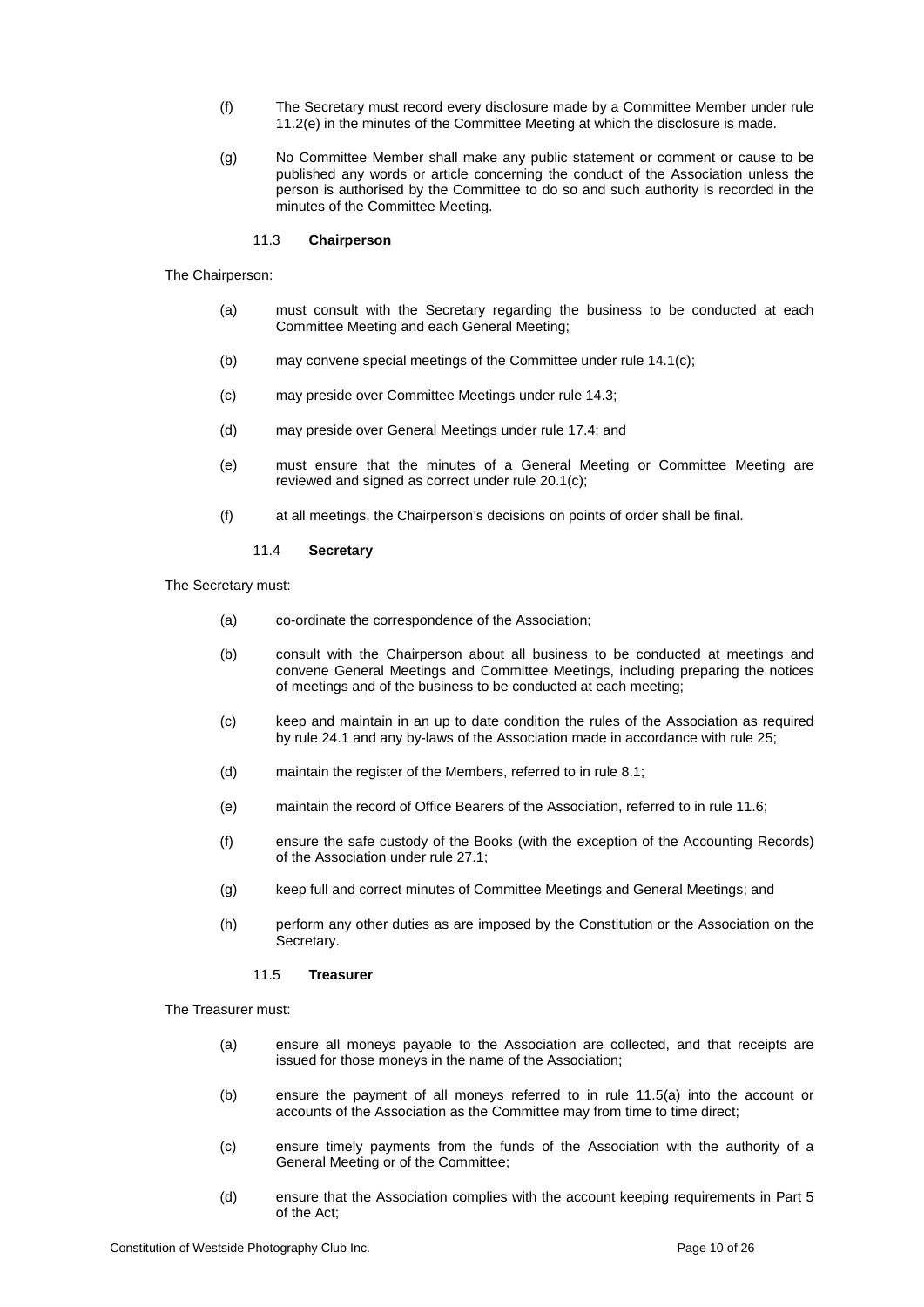- (e) ensure the safe custody of the Financial Records of the Association and any other relevant records of the Association;
- (f) if the Association is a Tier 1 Association, coordinate the preparation of the Financial Statements of the Association prior to their submission to the annual general meeting of the Association;
- (g) if the Association is a Tier 2 Association or Tier 3 Association, coordinate the preparation of the Financial Report of the Association prior to its submission to the annual general meeting of the Association;
- (h) assist the reviewer or auditor (if any) in performing their functions; and
- <span id="page-13-1"></span>(i) perform any other duties as are imposed by the Constitution or the Association on the Treasurer.

#### 11.6 **Record of Office Bearers**

- (a) The Secretary or a person authorised by the Committee from time to time must maintain a record of Office Bearers.
- (b) The record of Office Bearers must include:
	- (i) the full name of each office bearer;
	- (ii) the office held and the dates of appointment and (if applicable) cessation of the appointment; and
	- (iii) a current contact postal, residential or email address of each office bearer.
- (c) The record of Office Bearers must be kept and maintained at the Secretary's place of residence, or at such other place as the Committee decides.

#### 11.7 **Inspecting the Record of Office Bearer**

- (a) Any Member is able to inspect the record of Office Bearers free of charge, at such time and place as is mutually convenient to the Association and the Member.
- (b) The Member may make a copy of details from the record of Office Bearers but has no right to remove the record for that purpose.

# <span id="page-13-0"></span>12. **APPOINTING COMMITTEE MEMBERS**

#### 12.1 **Appointment to the Committee**

Committee Members are appointed to the Committee by:

- (a) election at an AGM; or
- (b) appointment to fill a casual vacancy under rul[e 13.1\(b\).](#page-15-1)

# 12.2 **Nominating for Membership of the Committee**

- (a) A Member who wishes to be a Committee Member must be nominated and seconded by two other Members as a candidate for election.
- (b) Nominations for election to the Committee shall close at least 7 days before the AGM.
- (c) The Secretary must send a notice calling for nominations for election to the Committee and specifying the date for the close of nominations to all Members at least 14 days before the date for the close of nominations.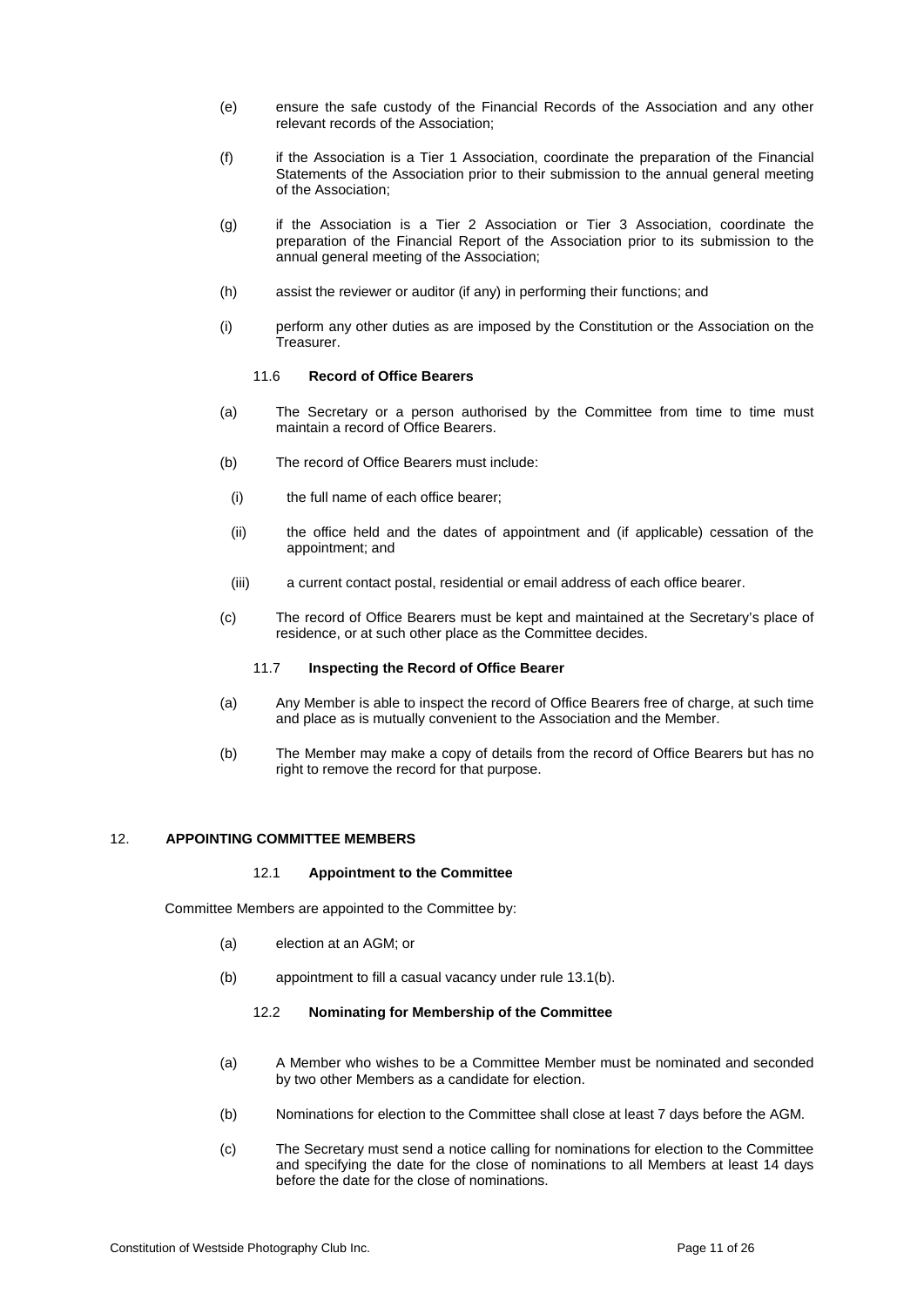- (d) The nomination for election must be:
- (i) in writing; and
- (ii) delivered to the Secretary on or before the date for the close of nominations.
- (e) A Member may only be nominated for one position on the Committee prior to the AGM.
- (f) If a nomination for election to the Committee is not made in accordance with rules 12.2(a)-(e) the nomination is to be deemed invalid and the Member will not be eligible for election unless rule [12.3\(c\)](#page-14-0) takes effect.

# 12.3 **Electing Committee Members**

- (a) No ballot shall be required when the number of candidates nominated for any office does not exceed the number of vacancies and candidates so nominated shall be deemed to be elected.
- (b) If the number of valid nominations exceeds the number of vacancies to be filled for the relevant position on the Committee, elections for the positions must be conducted at the AGM.
- <span id="page-14-0"></span>(c) If there are not enough valid nominations to fill the number of vacancies for the relevant positions on the Committee, the candidates nominated (if any) shall be deemed to be elected and further nominations may be received from the floor of the AGM.
- (d) Where the number of nominations from the floor exceeds the remaining number of vacancies on the Committee, elections for those positions must be conducted.
- <span id="page-14-2"></span>(e) If an insufficient number of nominations are received from the floor for the number of vacancies on the Committee that remain, each relevant position on the Committee is declared vacant by the person presiding at the AGM and rule [13.1\(b\)](#page-15-1) applies.
- (f) The elections for Office Bearers or ordinary Committee Member are to be conducted at the AGM in the manner directed by the Committee.
- (g) A list of candidates, names in alphabetical order, with the names of the Members who nominated and seconded each candidate, must accompany the notice of the AGM.

### 12.4 **Voting in Elections for Membership of the Committee**

- (a) Subject to rule [19.3\(e\),](#page-21-0) each Member present and eligible to vote at the AGM may vote for one candidate for each vacant position on the Committee.
- (b) A Member who nominates for election or re-election may vote for himself or herself.

### 12.5 **Term of Office of Committee Members**

- <span id="page-14-1"></span>(a) The Committee Members appointed on incorporation of the Association will hold office until the conclusion of the first AGM of the Association and will be eligible for reelection.
- (b) At each AGM of the Association, the appointment of the Committee Members at the AGM will be for a term of one year.
- (c) Subject to rule [12.5\(a\),](#page-14-1) a Committee Member's term will commence on the date of his or her:
	- (i) election at an AGM; or
	- (ii) appointment to fill a casual vacancy that arises under rul[e 13.1\(b\).](#page-15-1)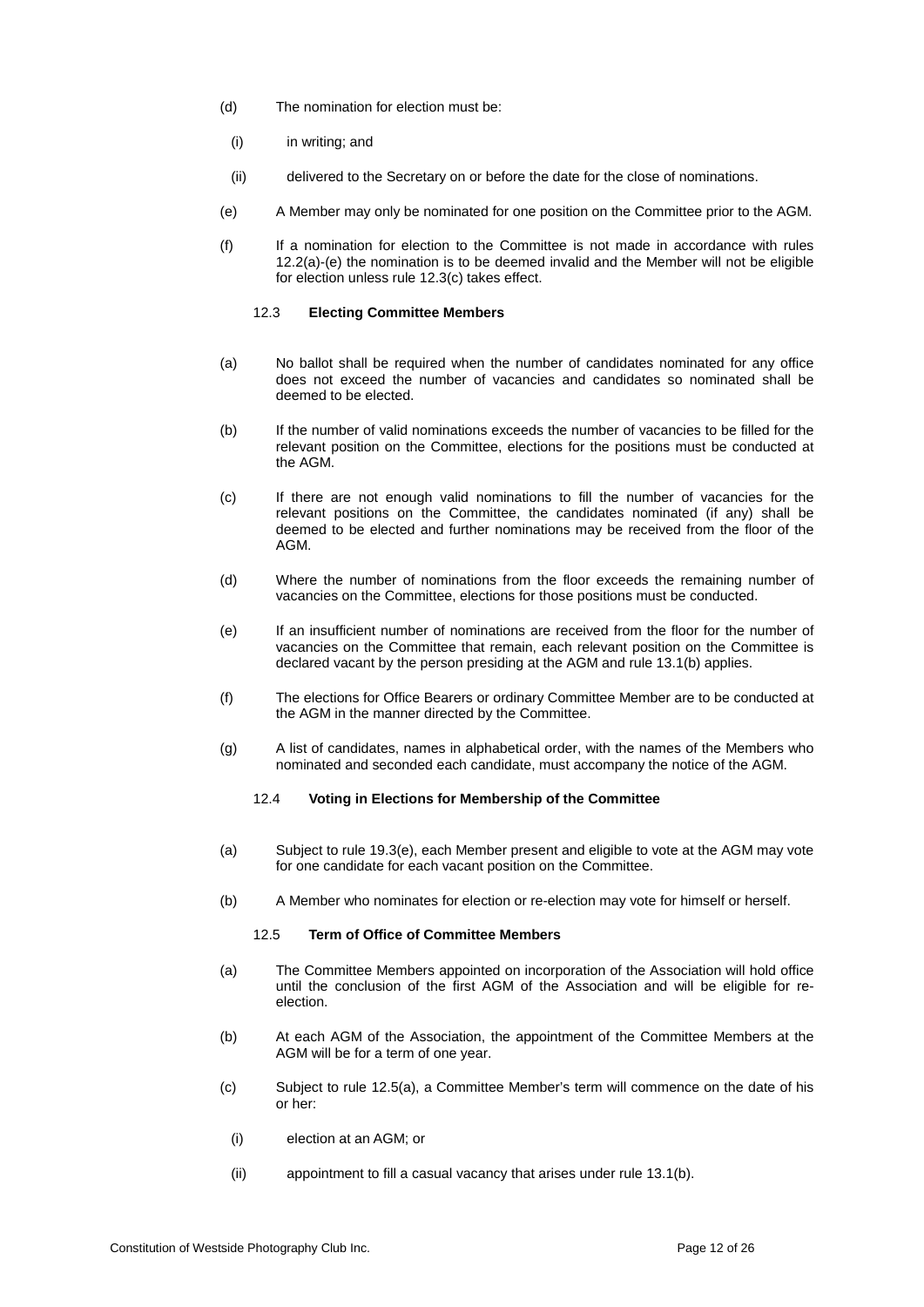(d) No club Member shall remain in a single position on the Committee for more than four years. This rule may be temporarily waived if, at an AGM, after all members have been requested to nominate for that vacated position is still vacant, and the present member is willing to remain in office, the present member may stay in office until a suitable replacement can be found during the ensuing year.

# <span id="page-15-3"></span><span id="page-15-0"></span>13. **CEASING TO BE A MEMBER OF THE MANAGEMENT COMMITTEE**

#### 13.1 **Vacant Positions on the Committee**

- (a) A casual vacancy occurs in the office of a Committee Member and that office becomes vacant if the Committee Member:
	- (i) dies;
	- (ii) ceases to be a Member;
	- (iii) becomes disqualified from holding a position under rule 10.2 (f) or (g) as a result of bankruptcy or conviction of a relevant criminal offence;
	- (iv) becomes permanently incapacitated by mental or physical ill-health;
	- (v) resigns from office under rule [13.2;](#page-15-2)
	- (vi) is removed from office under rule [13.3;](#page-16-4) or
	- (vii) is absent from more than:
		- (a) three consecutive Committee Meetings without a good reason; or
		- (b) three Committee Meetings in the same Financial Year without tendering an apology to the person presiding at each of those Committee Meetings,

<span id="page-15-6"></span>where the Member received notice of the meetings, and the Committee has resolved to declare the office vacant.

- <span id="page-15-1"></span>(b) If a position on the Committee is declared vacant under rule [12.3\(e\),](#page-14-2) or there is a casual vacancy within the meaning of rule [13.1\(a\),](#page-15-3) the continuing Committee Members may:
	- (i) appoint a Member to fill that vacancy until the conclusion of the next AGM; and
	- (ii) subject to rul[e 13.1\(c\),](#page-15-4) act despite the vacant position on the Committee.
- <span id="page-15-4"></span>(c) If the number of Committee Members is less than the number fixed under rule 1.3 as the quorum for Committee Meetings, the continuing Committee Members may act only to:
	- (i) increase the number of Members on the Committee to the number required for a quorum; or
	- (ii) convene a General Meeting of the Association.

#### 13.2 **Resigning from the Committee**

- <span id="page-15-5"></span><span id="page-15-2"></span>(a) A Committee Member may resign from the Committee by giving written notice of resignation to the Secretary, or if the Committee Member is the Secretary, to the President.
- (b) The Committee Member resigns:
	- (i) at the time the notice is received by the Secretary or President under rul[e 13.2\(a\);](#page-15-5) or
- (ii) if a later time is stated in the notice, at the later time.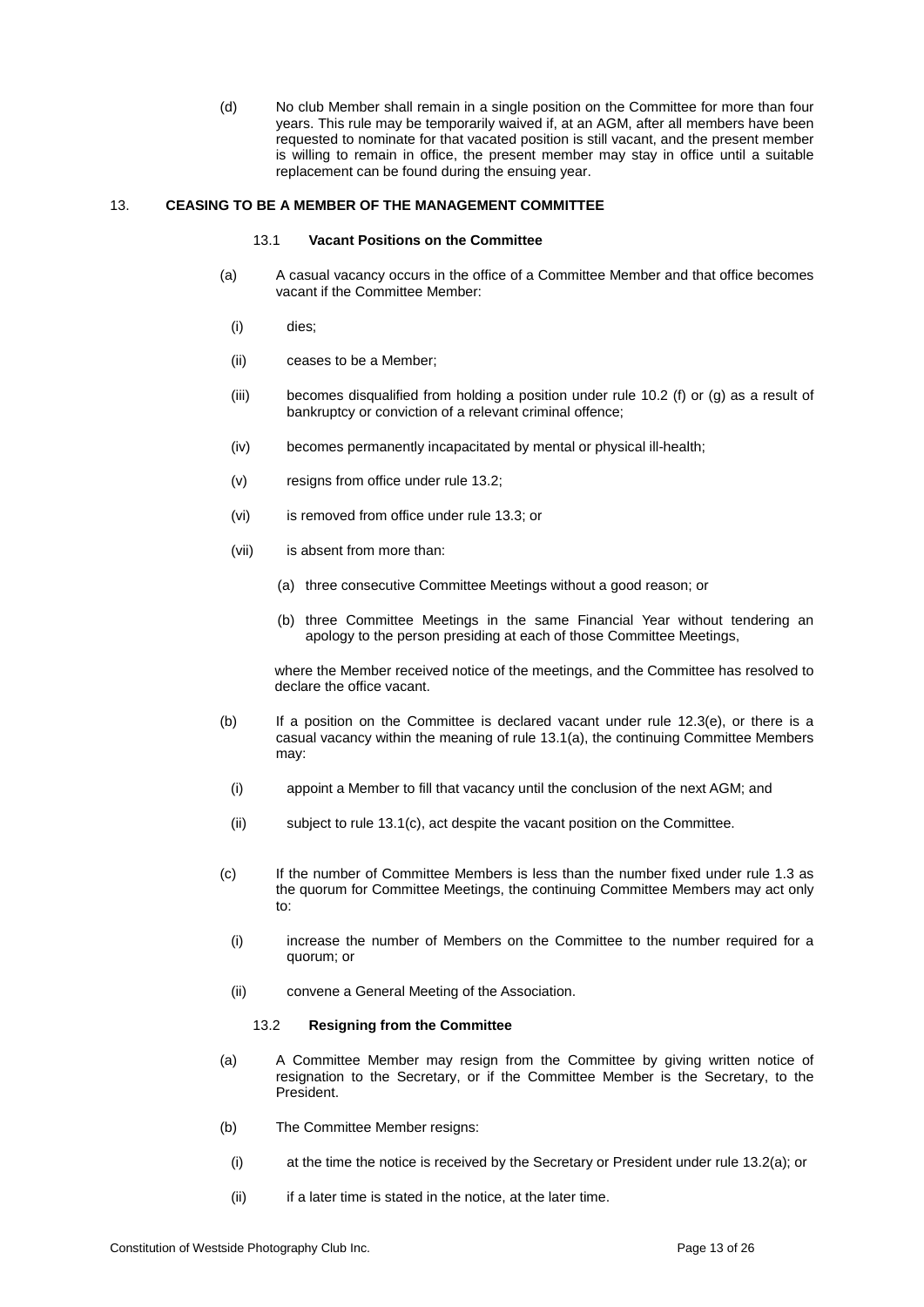# 13.3 **Removal from Committee**

- <span id="page-16-4"></span>(a) Subject to rule [13.1\(a\)\(vii\),](#page-15-6) a Committee Member may only be removed from his or her position on the Committee by resolution at a General Meeting of the Association if a majority of the Members present and eligible to vote at the meeting vote in favour of the removal.
- (b) The Committee Member who faces removal from the Committee must be given a full and fair opportunity at the General Meeting to decide the proposed resolution, to state his or her case as to why the Member should not be removed from his or her position on the Committee.
- (c) If all Committee Members are removed by resolution at a General Meeting, the Members must, at the same General Meeting, elect an interim Committee. The interim Committee must, within two months convene a General Meeting of the Association for the purpose of electing a new Committee.

# <span id="page-16-1"></span><span id="page-16-0"></span>14. **COMMITTEE MEETINGS**

# 14.1 **Meetings of the Committee**

- (a) The Committee must meet at least six times in each year.
- (b) The Committee is to determine the place and time of all Committee Meetings.
- <span id="page-16-2"></span>(c) Special meetings of the Committee may be convened under rul[e 14.2](#page-16-5) by:
- (i) the President; or
- (ii) the Secretary: or
- (iii) one half of the Committee Members.

### 14.2 **Notice of Committee Meetings**

- <span id="page-16-5"></span>(a) The Secretary must give each Committee Member at least 48 hours' notice of each Committee Meeting before the time appointed for holding the meeting.
- (b) Notice of a Committee Meeting must specify the general nature of the business to be transacted at the meeting.

### 14.3 **Chairing at Committee Meetings**

- <span id="page-16-3"></span>(a) The President or, in the President's absence, the Vice-President is to preside as chairperson of each Committee Meeting.
- (b) If the President and the Vice-President are absent or unwilling to act, the remaining Committee Members must choose one of their number to preside as chairperson at the Committee Meeting.

### 14.4 **Procedure of the Committee Meeting**

- (a) The quorum for a Committee Meeting is specified at clause 1.3. The Committee cannot conduct business unless a quorum is present.
- <span id="page-16-6"></span>(b) If, within half an hour of the time appointed for the meeting, a quorum is not present the meeting is to stand adjourned to the same time, and day in the following week.
- (c) If at a meeting adjourned under rule [14.4\(b\),](#page-16-6) a quorum is not present within half an hour of the time appointed for the meeting, the Committee Members personally present will constitute a quorum.
- (d) Committee Meetings may take place:
	- (i) where the Committee Members are physically present together; or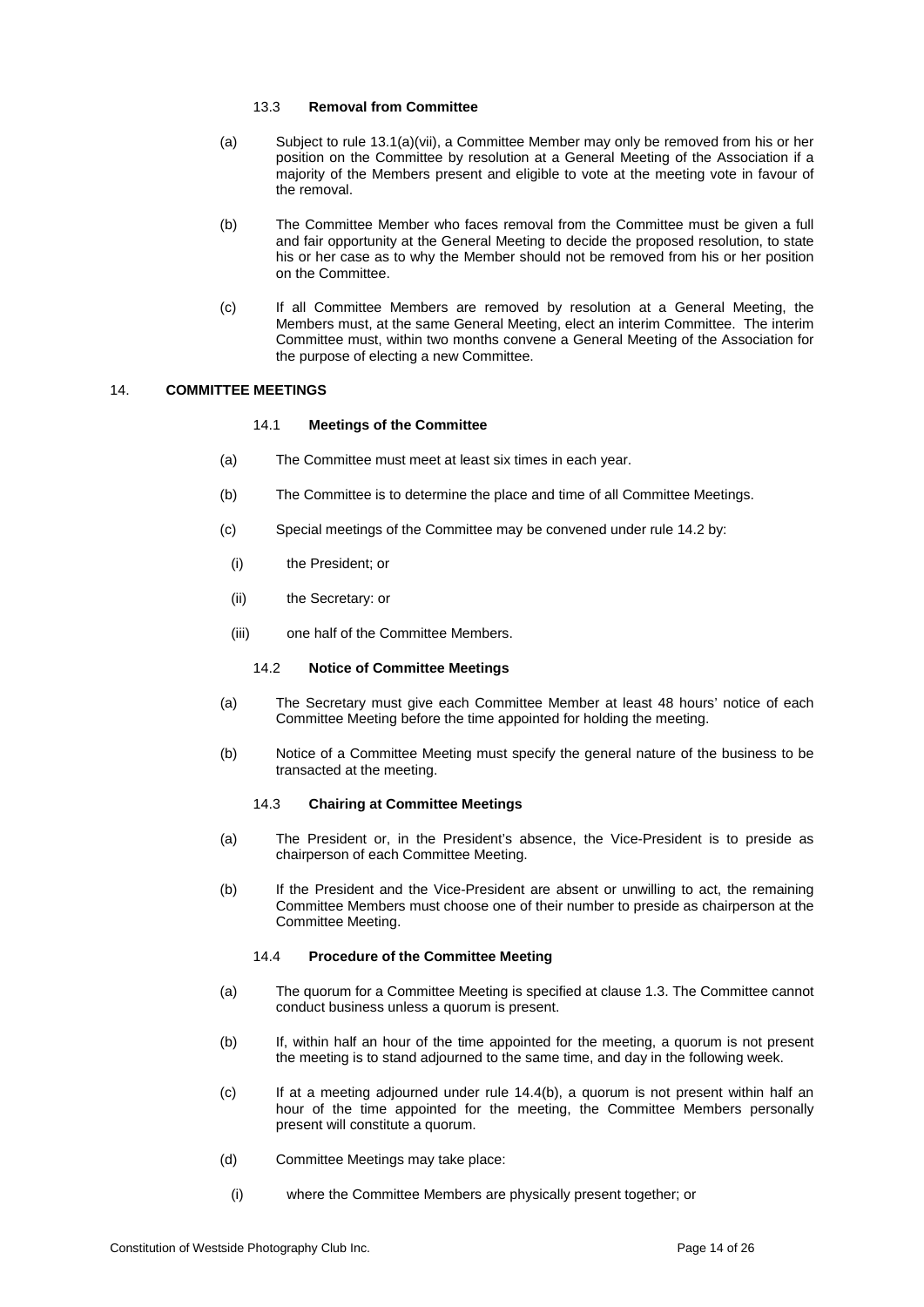- <span id="page-17-1"></span>(ii) where the Committee Members are able to communicate by using any technology that reasonably allows the Committee Member to participate fully in discussions as they happen in the Committee Meeting and in making decisions, provided that the participation of the Member in the Committee Meeting must be made known to all other Members.
- (e) A Committee Member who participates in a meeting as set out in rul[e 14.4\(d\)\(ii\):](#page-17-1)
	- (i) is deemed to be present at the Committee Meeting; and
	- (ii) continues to be present at the meeting for the purposes of establishing a quorum,

until the Committee Member notifies the other Committee Members that he or she is no longer taking part in the Committee Meeting.

- (f) Subject to the Constitution, the Committee Members present at the Committee Meeting are to determine the procedure and order of business to be followed at a Committee Meeting.
- (g) All Committee Members have the right to attend and vote at Committee Meetings.
- (h) All Members, or other guests, may attend Committee Meetings if invited by the Committee but the person shall not have any right to comment without invitation, or any right to vote, or to be provided with copies of any agenda, minutes of meetings, or documents presented to such meetings.
- (i) The Secretary or a person authorised by the Committee from time to time must keep minutes of the resolutions and proceedings of all Committee Meetings together with a record of the names of persons present at each meeting.

#### 14.5 **Voting at Committee Meetings**

- (a) Each Committee Member present at a Committee Meeting has a deliberate vote.
- (b) A question arising at a Committee Meeting is to be decided by a majority of votes, but if there is an equality of votes, the chairperson of the Committee Meeting as set out in rule [14.3](#page-16-3) is entitled to exercise a second or casting vote.
- (c) Decisions may be made by general agreement or a show of hands.
- (d) A poll by secret ballot may be used if the Committee prefers to determine a matter in this way and the person presiding over the Committee Meeting is to oversee the ballot.

#### 14.6 **Acts not Affected by Defects or Disqualifications**

Any act performed by the Committee, a sub-committee or a person acting as a Committee Member is deemed to be valid even if the act was performed when:

- (a) there was a defect in the appointment of a Committee Member, sub-committee or person holding a subsidiary office; or
- (b) a Committee Member, a sub-committee member or a person holding a subsidiary office was disqualified from being a Member.

# <span id="page-17-0"></span>15. **REMUNERATION OF COMMITTEE MEMBERS**

- (a) The Association may pay a Committee Member's travelling and other expenses as properly incurred:
	- (i) in attending Committee Meetings or sub-committee meetings;
	- (ii) in attending any General Meetings of the Association; and
	- (iii) in connection with the Association's business.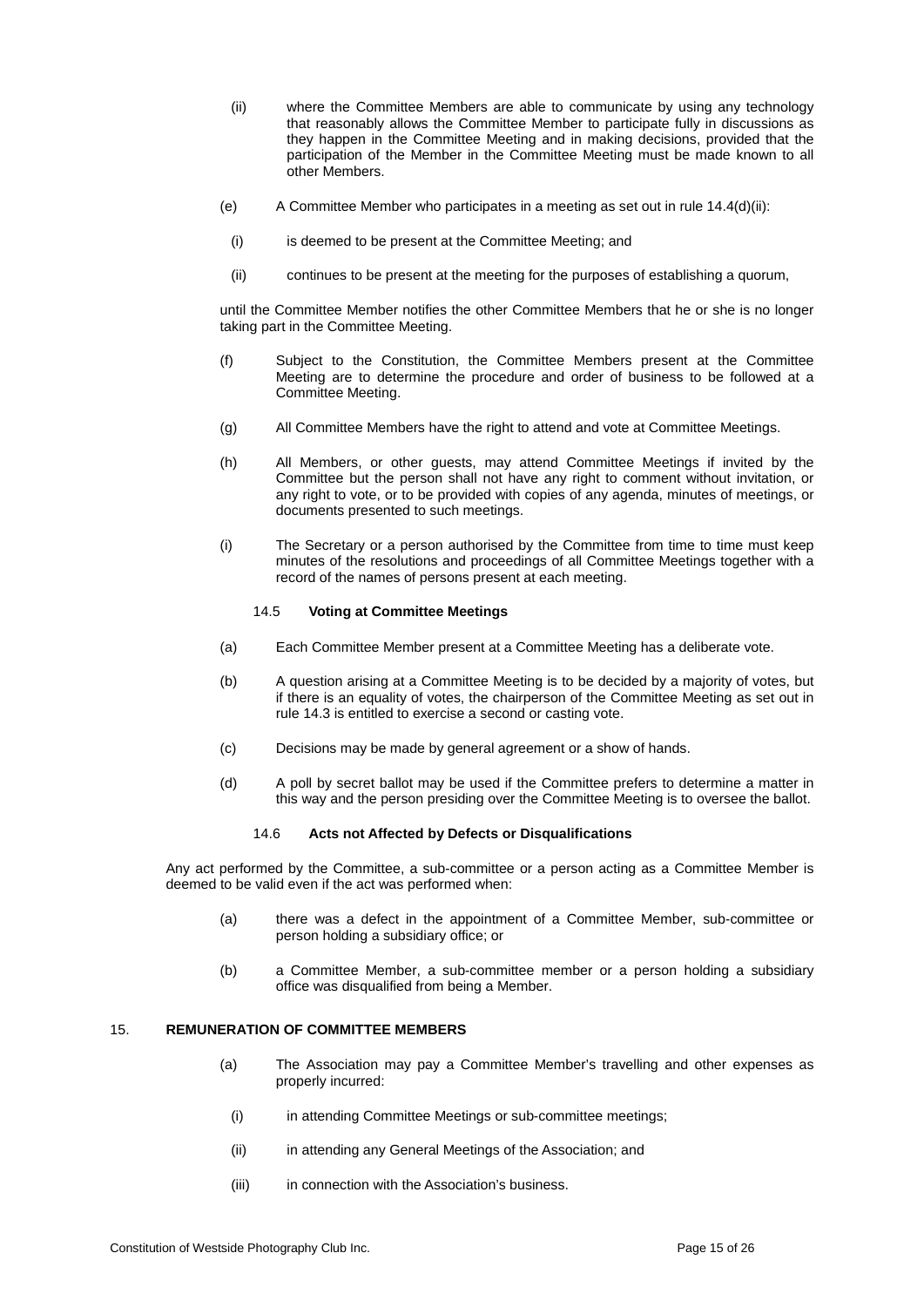(b) Committee Members must not receive any remuneration for their services as Committee Members other than as described at rule 15(a).

# <span id="page-18-0"></span>16. **SUB-COMMITTEES AND DELEGATION**

#### 16.1 **Appointment of Sub-Committee**

- (a) The Committee may appoint one or more sub-committees as considered appropriate by the Committee from time to time to assist with the conduct of the Association's operations.
- (b) Sub-committees may comprise (in such numbers as the Committee determines) Members and non-members.
- (c) Subject to the Constitution, the sub-committee members present at the sub-committee meeting are to determine the procedure and order of business to be followed at the sub-committee meeting.

#### 16.2 **Delegation by Committee to Sub-Committee**

- (a) The Committee may delegate, in writing, to any or all of the sub-committees, any authority, power or functions and may cancel any authority, powers or functions, as the Committee sees fit from time to time.
- (b) Despite any delegation under this rule, the Committee may continue to exercise all its functions, including any function that has been delegated to a sub-committee and remains responsible for the exercise of those functions at all times.

### 16.3 **Delegation to Subsidiary Offices**

- (a) The Committee may create and fill such subsidiary office as may be necessary for the proper and efficient management of the Association's affairs.
- (b) The Committee may delegate, in writing, to any person holding a subsidiary office any authority, power or functions and may cancel any authority, powers or functions, as the Committee sees fit from time to time.
- (c) Despite any delegation under this rule, the Committee may continue to exercise all its functions, including any function that has been delegated to a subsidiary office and remains responsible for the exercise of those functions at all times.

### <span id="page-18-3"></span><span id="page-18-1"></span>17. **GENERAL MEETINGS**

### 17.1 **Procedure for General Meetings**

- <span id="page-18-2"></span>(a) General Meetings may take place:
	- (i) where the Members are physically present together; or
	- (ii) where the Members are able to communicate by using any technology that reasonably allows the Member to participate fully in discussions as they happen in the General Meeting and in making any decisions, provided that the participation of the Member in the General Meeting must be made known to all other Members.
- (b) A Member who participates in a meeting as set out in rule  $17.1(a)(ii)$ :
	- (i) is deemed to be present at the General Meeting; and
	- (ii) continues to be present at the meeting for the purposes of establishing a quorum,

until the Member notifies the other Members that he or she is no longer taking part in the General Meeting.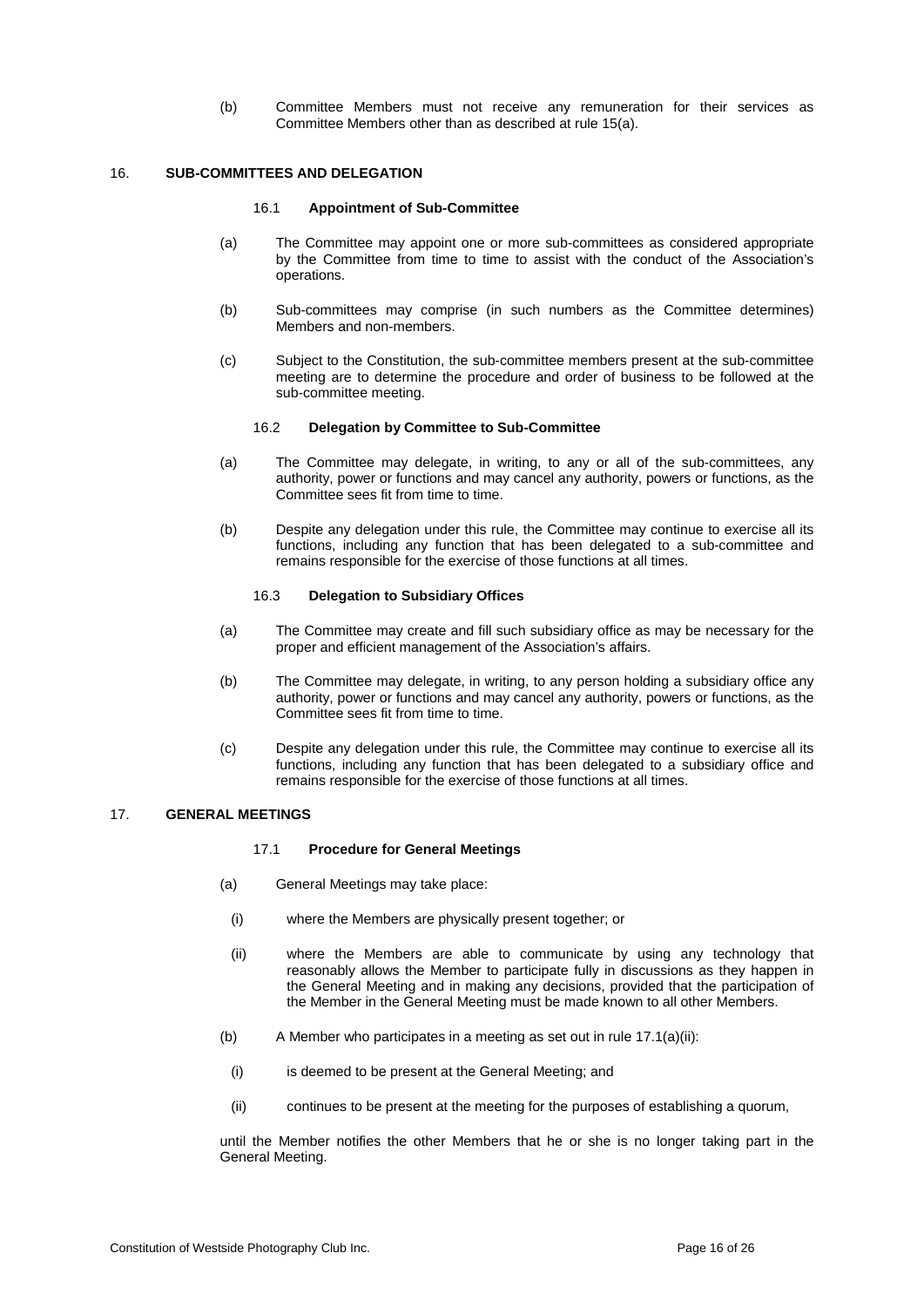### 17.2 **Quorum for General Meetings**

- (a) The Quorum for General Meetings is specified in rule 1.4.
- (b) Subject to rules 17.2(c) and (d), no business is to be conducted at a General Meeting unless a quorum of Members entitled to vote under the Constitution is present at the time when the meeting is considering that item.
- (c) If, within half an hour of the time appointed for the commencement of a General Meeting, a quorum is not present:
	- (i) in the case of a Special General Meeting, the meeting lapses; or
	- (ii) in the case of an AGM, the meeting is to stand adjourned to:
		- (a) the same time and day in the following week; and
		- (b) the same place unless another place is specified by the Chairperson at the time of the adjournment or by written notice to the Members given before the day to which the meeting is adjourned.
- (d) If at the adjourned meeting a quorum is not present within half an hour of the time appointed for the commencement of the meeting, the Members present are to constitute a quorum.

# 17.3 **Notice of General Meetings and Motions**

- (a) The Secretary must give at least:
- (i) 14 days' notice of a General Meeting to each Member, or
- (ii) 21 days' notice of a General Meeting to each Member if a Special Resolution is proposed to be moved at the General Meeting.
- (b) The notice convening a General Meeting must specify:
- (i) the place, date and time of the meeting; and
- (ii) the particulars and order of the business to be conducted at the meeting.
- (c) The notice convening a General Meeting or any notice of motion must be issued in the manner prescribed by rule 2.2.

### 17.4 **Presiding Member**

- <span id="page-19-0"></span>(a) The President or, in the President absence, the Vice-President is to preside as chairperson of each General Meeting.
- (b) If the President and the Vice-President are absent or unwilling to act, the remaining Committee Members must choose one of their number to preside as chairperson at the General Meeting.

# 17.5 **Adjournment of General Meetings**

- (a) The person presiding over a General Meeting, at which a quorum is present, may adjourn the meetings from time to time and place to place with the consent of a majority of Members present at the meeting.
- (b) No business is to be conducted at an adjourned meeting other than the unfinished business from the meeting that was adjourned.
- (c) When a General Meeting is adjourned for 14 days or more, the Secretary must give notice of the adjourned meeting in accordance with rules 2.2 and [17.3](#page-18-3) as if that General Meeting was a new General Meeting.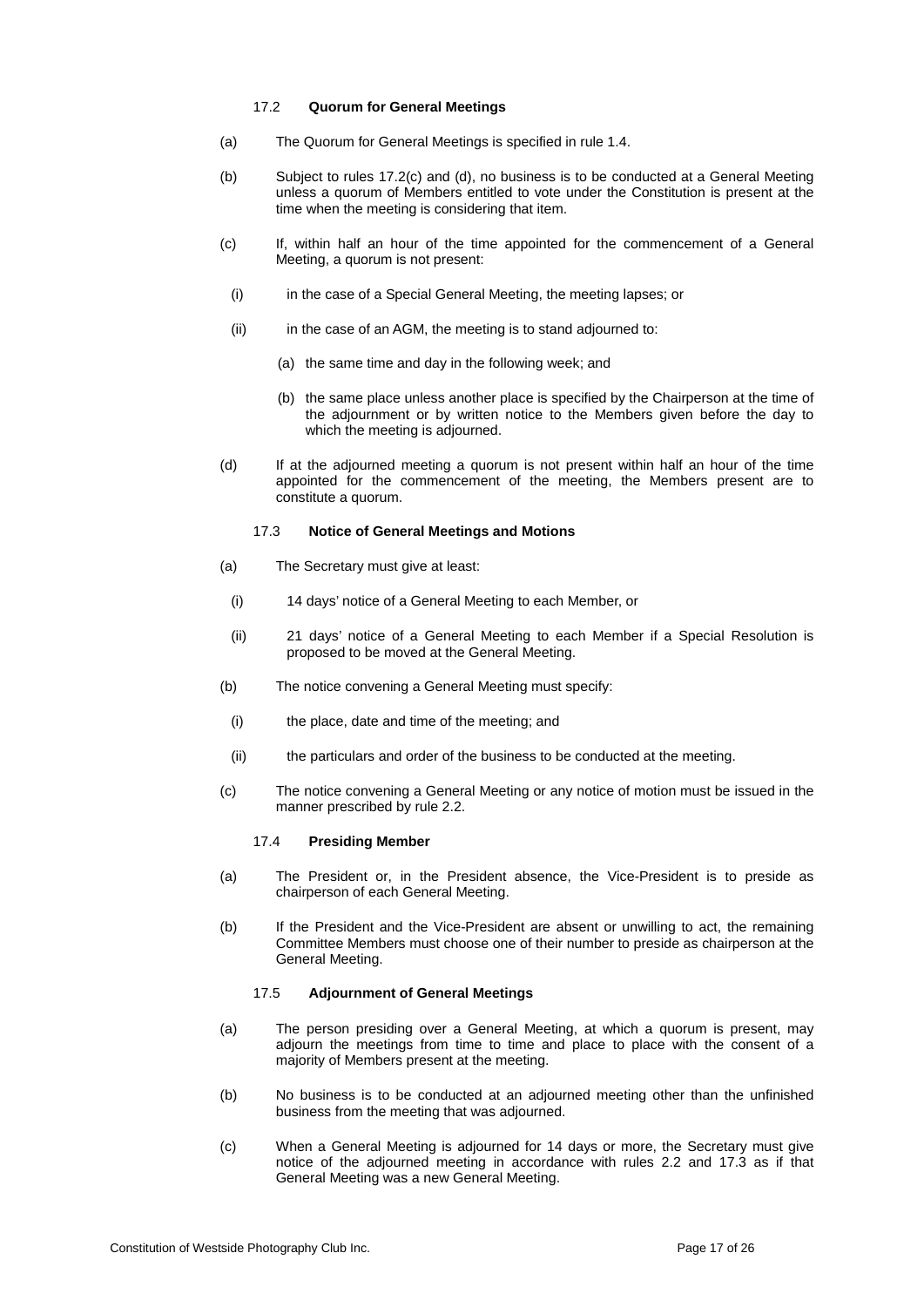# <span id="page-20-0"></span>18. **SPECIAL GENERAL MEETINGS**

#### 18.1 **Special General Meeting Schedule 1 Item 10**

- (a) The Committee may at any time convene a Special General Meeting of the Association.
- <span id="page-20-2"></span>(b) The Secretary must convene a Special General Meeting of the Association within 28 days after receiving a written request to do so from the President or at least 20 per cent of the total number of financial Members.

# 18.2 **Request for Special General Meeting**

A request by the Members for a Special General Meeting must:

- (a) state the purpose of the meeting;
- (b) be signed by the required number of Members making the request as specified in rule [18.1\(b\);](#page-20-2) and
- (c) be lodged with the Secretary.

# 18.3 **Failure to Convene Special General Meeting**

- (a) If the Secretary fails to convene a Special General Meeting within the 28 days referred to in rule [18.1\(b\),](#page-20-2) the Members who made the request; may convene a Special General Meeting within 3 months after the original request was lodged as if the Members were the Committee.
- (b) A Special General Meeting must be convened in the same or substantially the same manner as General Meetings are convened by the Committee and the Association must pay the reasonable expenses of convening and holding the Special General Meeting.

# <span id="page-20-1"></span>19. **MAKING DECISIONS AT GENERAL MEETINGS**

### 19.1 **Special Resolutions**

- (a) A Special Resolution must be moved at a General Meeting where notice of the Special Resolution has been given under rule [19.1\(c\).](#page-20-3)
- (b) A Special Resolution of the Association is required to:
	- (i) amend the name of the Association;
	- (ii) amend the Constitution, under rul[e 24.2;](#page-25-2)
	- (iii) affiliate the Association with another body;
	- (iv) transfer the incorporation of the Association;
	- (v) amalgamate the Association with one or more other incorporated associations;
	- (vi) voluntarily wind up the association;
	- (vii) cancel incorporation; or
- (viii) request that a statutory manager be appointed.
- <span id="page-20-3"></span>(c) Notice of a Special Resolution must:
	- (i) be in writing;
	- (ii) include the place, date and time of the meeting;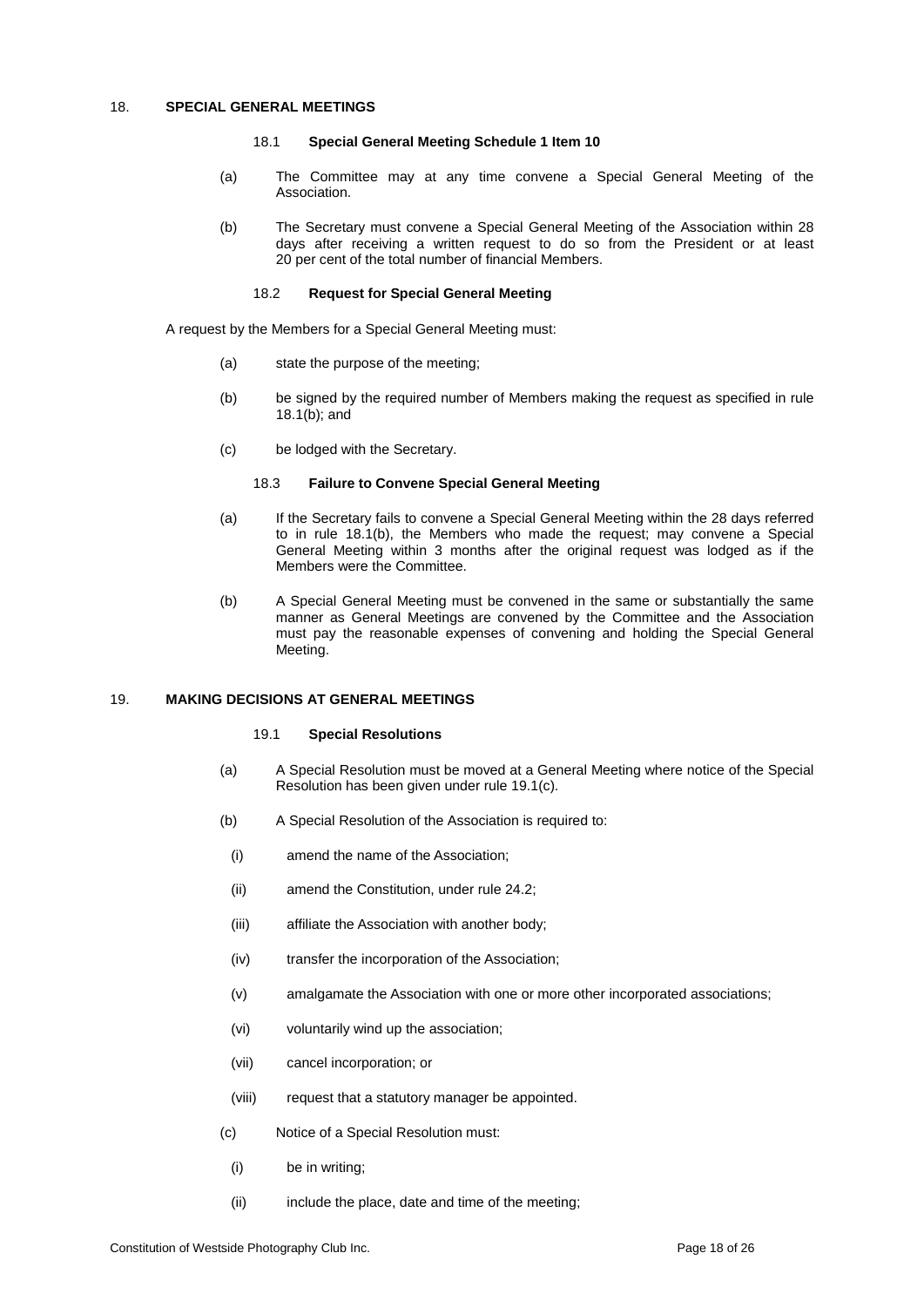- (iii) include the intention to propose a Special Resolution;
- (iv) set out the wording of the proposed Special Resolution; and
- (v) be given in accordance with rule 2.2.
- (d) If notice is not given in accordance with rule [19.1\(c\),](#page-20-3) the Special Resolution will have no effect.
- (e) A Special Resolution must be passed at a General Meeting at which there is a quorum and be supported by the votes of not less than three-fourths of the Members present, in person or by proxy, and eligible to cast a vote at the meeting.

# 19.2 **Ordinary Resolutions**

Subject to the Constitution, a majority of votes will determine an Ordinary Resolution.

# 19.3 **Voting at meetings**

- (a) Subject to the Constitution, each ordinary financial Member has one vote at a General Meeting of the Association.
- (b) A person casts a vote at a meeting either by:
	- (i) voting at the meeting either in person or through the use of technology as under rule [17.1\(a\)\(ii\);](#page-18-2) or
- (ii) by proxy.
- (c) Voting shall be by a show of hands unless a motion is passed calling for a secret ballot or the chairperson rules that a secret ballot is to be held.
- (d) In the case of an equality of votes at a General Meeting, the chairperson of the meeting is entitled to exercise a second or casting vote.
- (e) A Member or their proxy is not entitled to vote at any General Meeting of the Association unless all money due and payable by the Member or their proxy to the Association has been paid in accordance with rule[s 9.1](#page-9-2) and [9.2.](#page-9-3)
- <span id="page-21-0"></span>(f) A Member is only entitled to vote at a General Meeting if the Member's name is recorded in the Register as at the date the notice of the General Meeting was sent out under rule 17.3.

# 19.4 **Proxies**

- (a) Each Member is entitled to appoint in writing, a natural person who is also a Member of the Association to be the Member's proxy, and to attend and vote on the Member's behalf at any General Meeting of the Association.
- (b) Written notice of the proxy must be given to the Secretary before the commencement of the meeting in respect of which the proxy is appointed.
- (c) No Member may hold more than five proxies.

# 19.5 **Manner of Determining Whether Resolution Carried**

- <span id="page-21-1"></span>(a) Unless a Poll is demanded under rule [19.6,](#page-22-2) if a question arising at a General Meeting of the Association is determined by general agreement or a show of hands, a declaration must be made by the chairperson of the General Meeting that the resolution has been:
	- (i) carried unanimously;
	- (ii) carried by a particular majority; or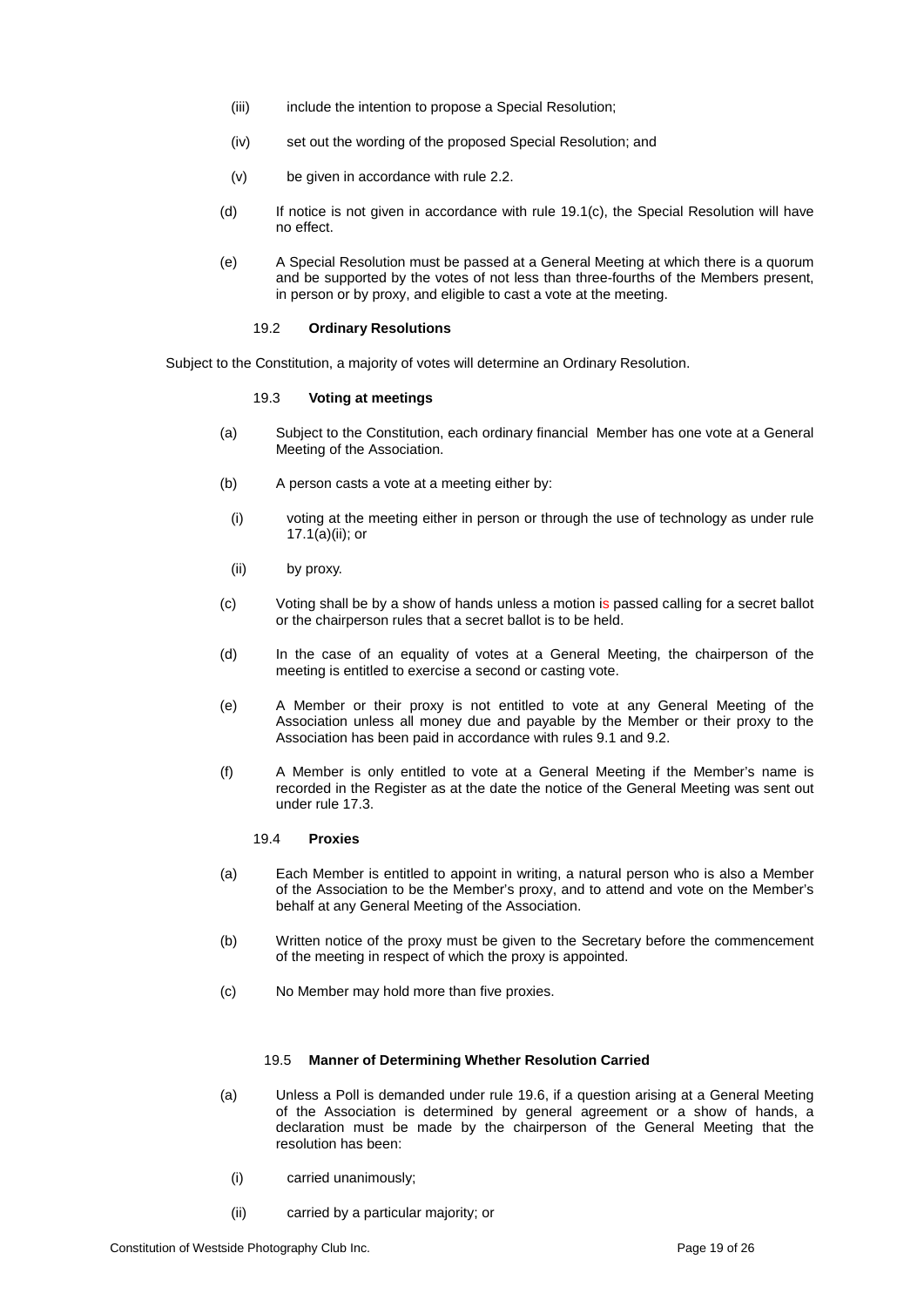- (iii) lost.
- (b) If the declaration relates to a Special Resolution, then subject to rule 19.1(c), the declaration should state that a Special Resolution has been determined.
- <span id="page-22-3"></span>(c) The declaration made under rule [19.5\(a\)](#page-21-1) must be entered into the minute book of the Association.
- (d) The entry in the minute book of the Association under rule [19.5\(c\)](#page-22-3) is evidence of the fact that the resolution has been determined, without proof of the number or proportion of the votes recorded in favour of or against that resolution.

#### 19.6 **Poll at General Meetings**

- <span id="page-22-2"></span>(a) At a General Meeting, a Poll on any question may be demanded by either:
	- (i) the chairperson of the meeting; or
	- (ii) at least three Members present in person or by proxy.
- (b) If a Poll is demanded at a General Meeting, the Poll must be taken in a manner as the chairperson of the meeting directs and a declaration by the chairperson of the result of the Poll is evidence of the matter so declared.
- (c) If a Poll is demanded at a General Meeting, the Poll must be taken:
- (i) immediately in the case of a Poll which relates to electing a person to preside over the meeting;
- (ii) immediately in the case of a Poll which relates to adjourning the meeting; or
- (iii) in any other case, in the manner and time before the close of the meeting as the chairperson directs.

# <span id="page-22-4"></span><span id="page-22-0"></span>20. **MINUTES OF MEETINGS**

#### 20.1 **Minutes of Meetings**

- (a) The Secretary or a person authorised by the Committee from time to time must keep minutes of the resolutions and proceedings of all General Meetings and Committee Meetings together with a record of the names of persons present at each meeting.
- (b) The minutes are to be taken and then to be entered within 30 days after the holding of each meeting, into a minute book kept for that purpose.
- <span id="page-22-1"></span>(c) The Chairperson must ensure that the minutes of a General Meeting or Committee Meeting under rule [20.1\(a\)](#page-22-4) are reviewed and signed as correct by:
	- (i) the chairperson of the General Meeting or Committee Meeting to which those minutes relate; or
	- (ii) the chairperson of the next succeeding General Meeting or Committee Meeting.
- (d) When minutes have been entered and signed as correct under this rule, they are, until the contrary is proved, evidence that:
	- (i) the General Meeting or Committee Meeting to which they relate was duly convened and held;
	- (ii) all proceedings recorded as having taken place at the General Meeting or Committee Meeting did in fact take place at the meeting; and
	- (iii) all appointments or elections purporting to have been made at the meeting have been validly made.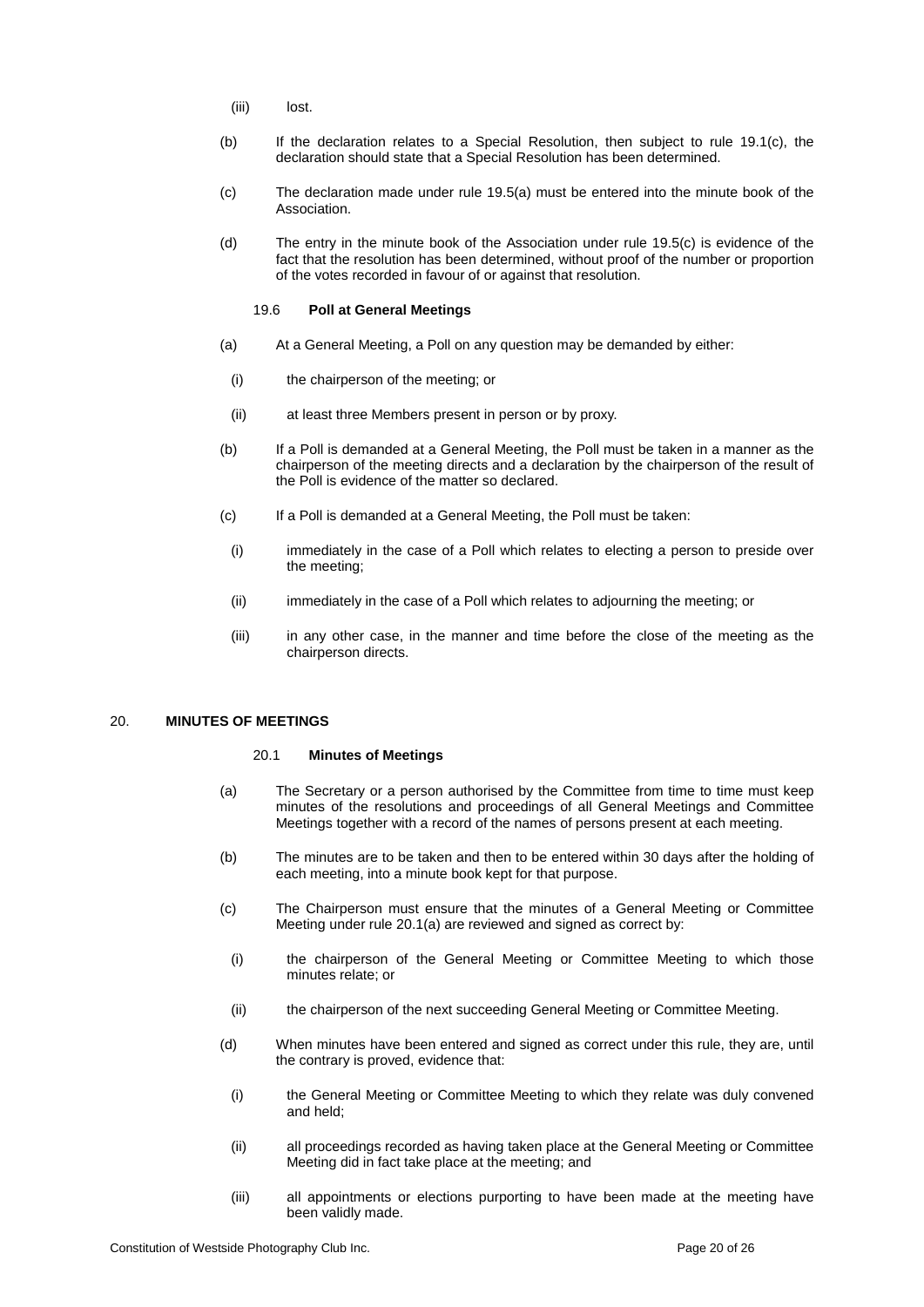- (e) The minutes of General Meetings may be inspected by a Member under rule 27.2.
- (f) The minutes of Committee Meetings may be inspected by a Member under rule 27.2 unless the Committee determines that the minutes of Committee Meetings generally, or the minutes of a specific Committee Meeting are not to be available for inspection.

# <span id="page-23-0"></span>21. **FUNDS AND ACCOUNTS**

#### 21.1 **Control of Funds Schedule 1, Item 11**

- (a) The funds of the Association must be kept in an account in the name of the Association in a financial institution determined by the Committee.
- (b) The funds of the Association are to be used in pursuance of the objects of the Association.
- (c) All cheques, drafts, bills of exchange, promissory notes and other negotiable instruments, or the electronic transference of funds of the Association, including by the use of by debit cards or other similar means, must be authorised in writing by:
	- (i) any two Committee Members; or
- (ii) one Committee Member and a person authorised by the Committee.
- (d) All expenditure above the maximum amount set by the Committee from time to time must be approved or ratified at a Committee Meeting.

#### 21.2 **Source of Association Funds**

- (a) The funds of the Association may be derived from annual membership fees of Members, donations, fund raising activities, grants, interest, and any other sources approved by the Committee.
- (b) The Association must, as soon as practicable:
- (i) deposit all money received by the Association, to the credit of the Association's bank account, without deduction; and
- (ii) after receiving any money, issue an appropriate receipt.

#### 21.3 **Financial Records**

- (a) The Association must keep Financial Records that:
- (i) correctly record and explain its transactions, financial position and performance; and
- (ii) enable true and fair financial statements to be prepared in accordance with Part 5 of the Act.
- (b) The Association must retain its Financial Records for at least 7 years after the transactions covered by the records are completed.

#### 21.4 **Financial Statements and Financial Reports**

- (a) For each financial year, the Association must ensure that the requirements under Part 5 of the Act are met.
- (b) Without limiting subrule (a), those requirements include—
	- (i) the preparation of the Financial Statements;
	- (ii) if required, the review or auditing of the Financial Statements or Financial Report (whichever is applicable); and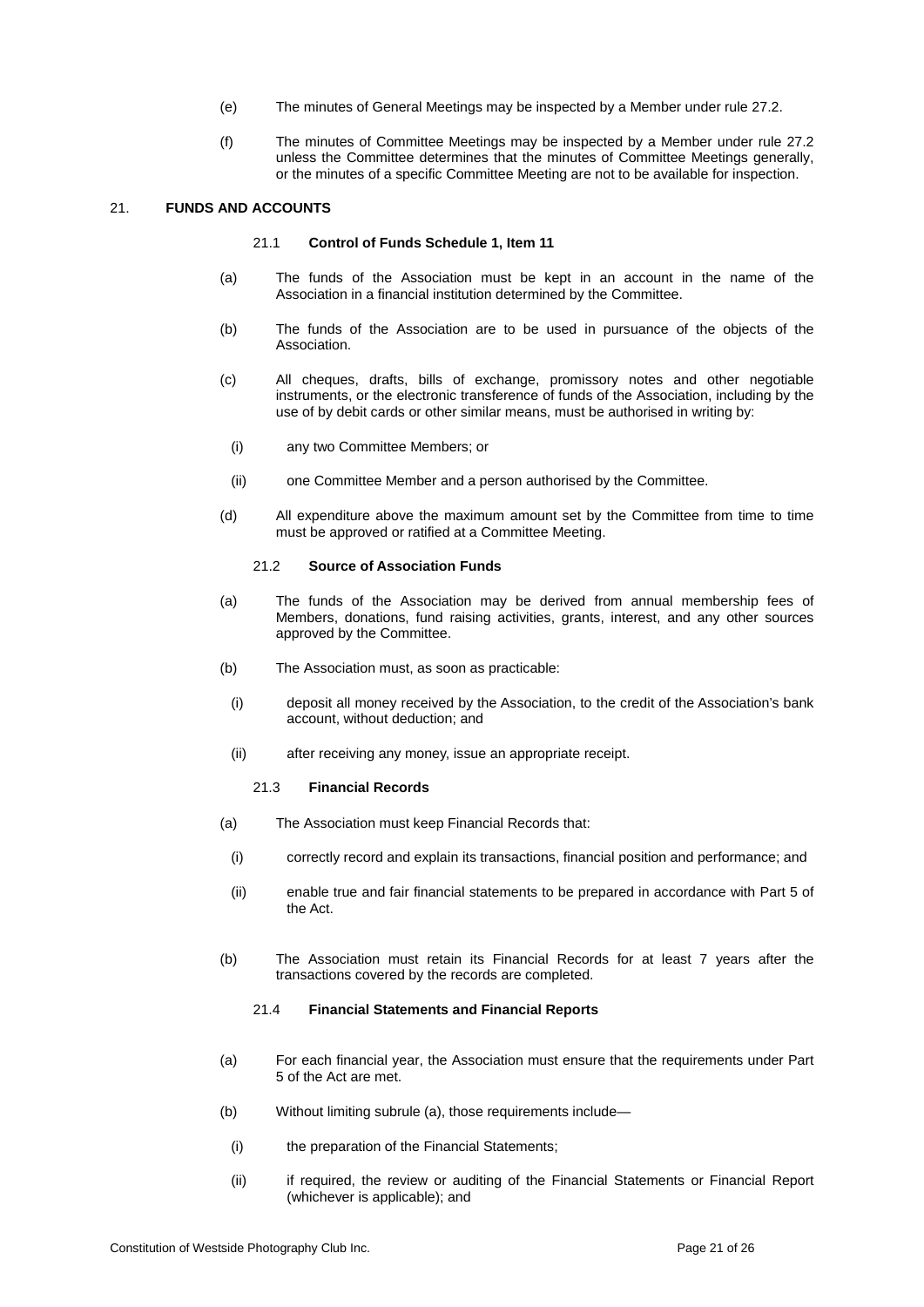- (iii) the presentation of the Financial Statements to the annual general meeting of the Association (and, if required, a copy of the report of the review or auditor's report, whichever is applicable).
- (iv) if required by the regulations made under the Act, the lodgement of the annual return with the Commissioner.

# 21.5 **Review or Audit of Financial Statements or Financial Report**

The Association must ensure that a review or audit is undertaken of the Financial Statements or Financial Report of the Association if:

- (a) the by-laws of the Association require a review or audit;
- (b) the Members require a review or audit by resolution at a General Meeting;
- (c) an audit or review is directed by the Commissioner; or
- (d) an audit or review is required as a condition of a funding arrangement; or holding of a charitable collections licence.

### <span id="page-24-0"></span>22. **FINANCIAL YEAR OF THE ASSOCIATION**

The financial year of the association is at rule 1.5.

### <span id="page-24-2"></span><span id="page-24-1"></span>23. **ANNUAL GENERAL MEETINGS**

#### 23.1 **Annual General Meeting**

- (a) Subject to rules 1.4 and 2.2, the Association must convene an AGM in the month of October each calendar year.
- (b) The notice convening an AGM must specify that it is the AGM of the Association and otherwise must comply with rules 2.2 and 17.3 (as applicable).

# 23.2 **Business to be Conducted at AGM**

- (a) Subject to rule [23.1,](#page-24-2) the AGM of the Association is to be convened on a date, time and place as the Committee decides.
- (b) A minimum of twenty-eight days' notice must be given to the Secretary of all motions to be presented to the AGM.
- (c) At each AGM of the Association, the order of business shall be:
	- (i) confirm the minutes of the last preceding AGM and of any Special General Meeting held since that meeting if the minutes of that Special General Meeting have not yet been confirmed;
	- (ii) receipt and consideration of the reports of the Committee;
	- (iii) receipt and consideration of the financial statements of the Club, copies of which shall be submitted to Members at the AGM;
	- (iv) motions on notice;
	- (v) any other business that may lawfully be brought forward; and
	- (vi) elect or appoint the Office Bearers and ordinary Committee Members.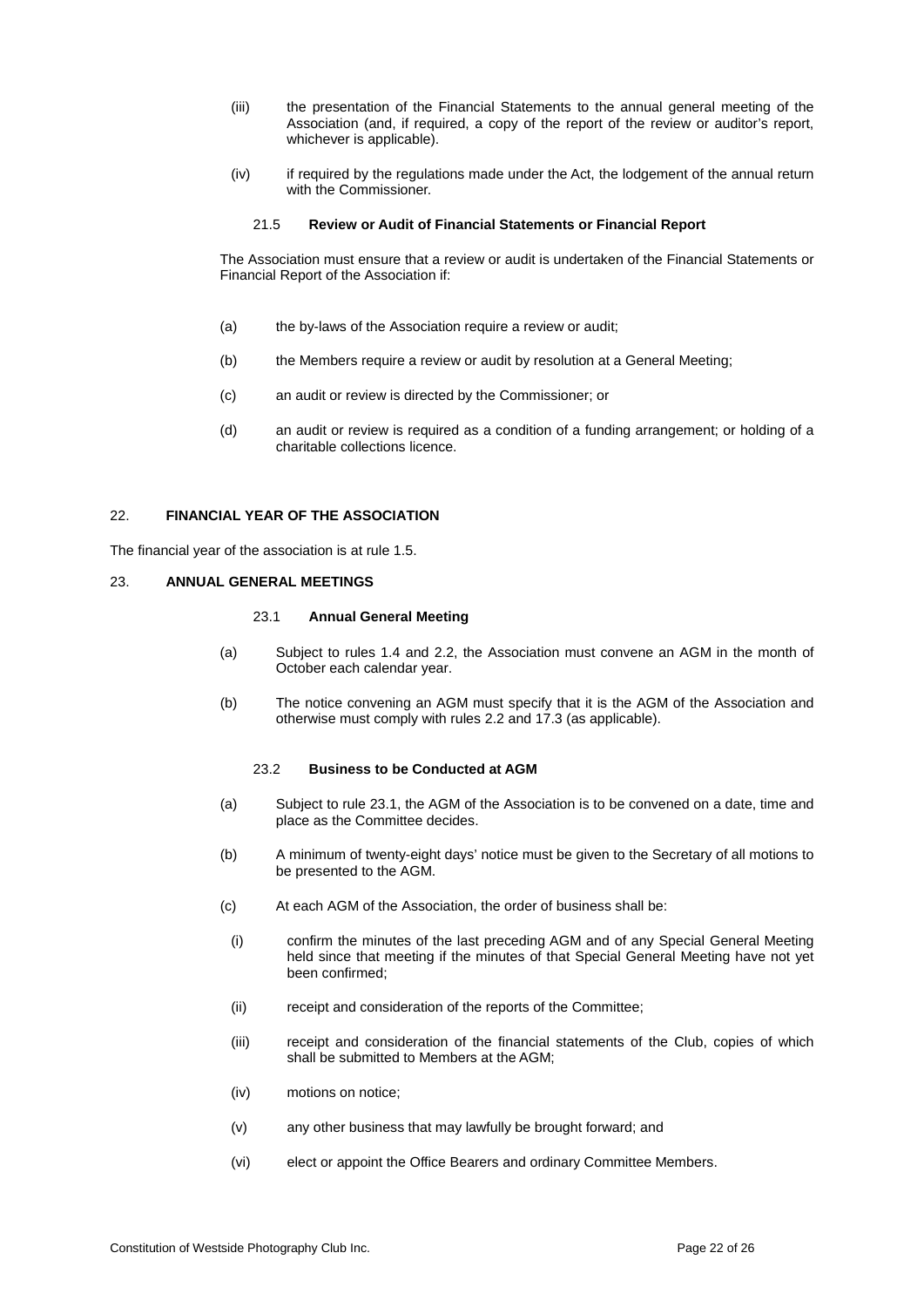# <span id="page-25-0"></span>24. **CONSTITUTION OF THE ASSOCIATION**

# 24.1 **Constitution of the Association**

- (a) This Constitution binds every Member and the Association and each Member agrees to comply with the Constitution.
- (b) The Association must provide, free of charge, a copy of the Constitution in force, at the time Membership commences, to each person who becomes a Member under rule 5.5.
- (c) The Association must keep a current copy of the Constitution which is to be available on its website.

#### 24.2 **Amendment of Constitution, Name and Objects**

- <span id="page-25-2"></span>(a) The Association may alter, rescind or add to the Constitution by Special Resolution in accordance with rule 19.1 and not otherwise.
- (b) When a Special Resolution amending the Constitution is passed, the required documents must be lodged with the Commissioner within:
	- (i) one month after the Special Resolution is passed; or
	- (ii) a longer period as the Commissioner may allow.
- (c) Subject to rule 24.2(d), an amendment to the Constitution does not take effect until the required documents are lodged with the Commissioner under rule 24.2(b).
- (d) An amendment to the Constitution that changes or has the effect of changing:
- (i) the name of the Association; or
- (ii) the objects or purposes of the Association,

does not take effect until the required documents are lodged with the Commissioner under rule 24.2(b) and the approval of the Commissioner is given in writing.

#### <span id="page-25-1"></span>25. **BY-LAWS OF THE ASSOCIATION**

- 25.1 The Members of the Association may make, amend and repeal by-laws for the management of the Association by Ordinary Resolution at a General Meeting provided that the by-laws are not inconsistent with the Constitution or the Act.
- 25.2 The by-laws made under rule 25.1:
- (a) Do not form part of the Constitution;
- (b) May make provision for:
	- (i) classes of Membership and the rights and obligations that apply to each class of Membership;
	- (ii) requirements for financial reporting, financial accountability or audit of accounts in addition to those prescribed by the Act and the Constitution;
	- (iii) restrictions on the powers of the Committee including the power to dispose of assets; and
	- (iv) any other matter that the Association considers necessary or appropriate; and
- (c) Must be available for inspection by Members.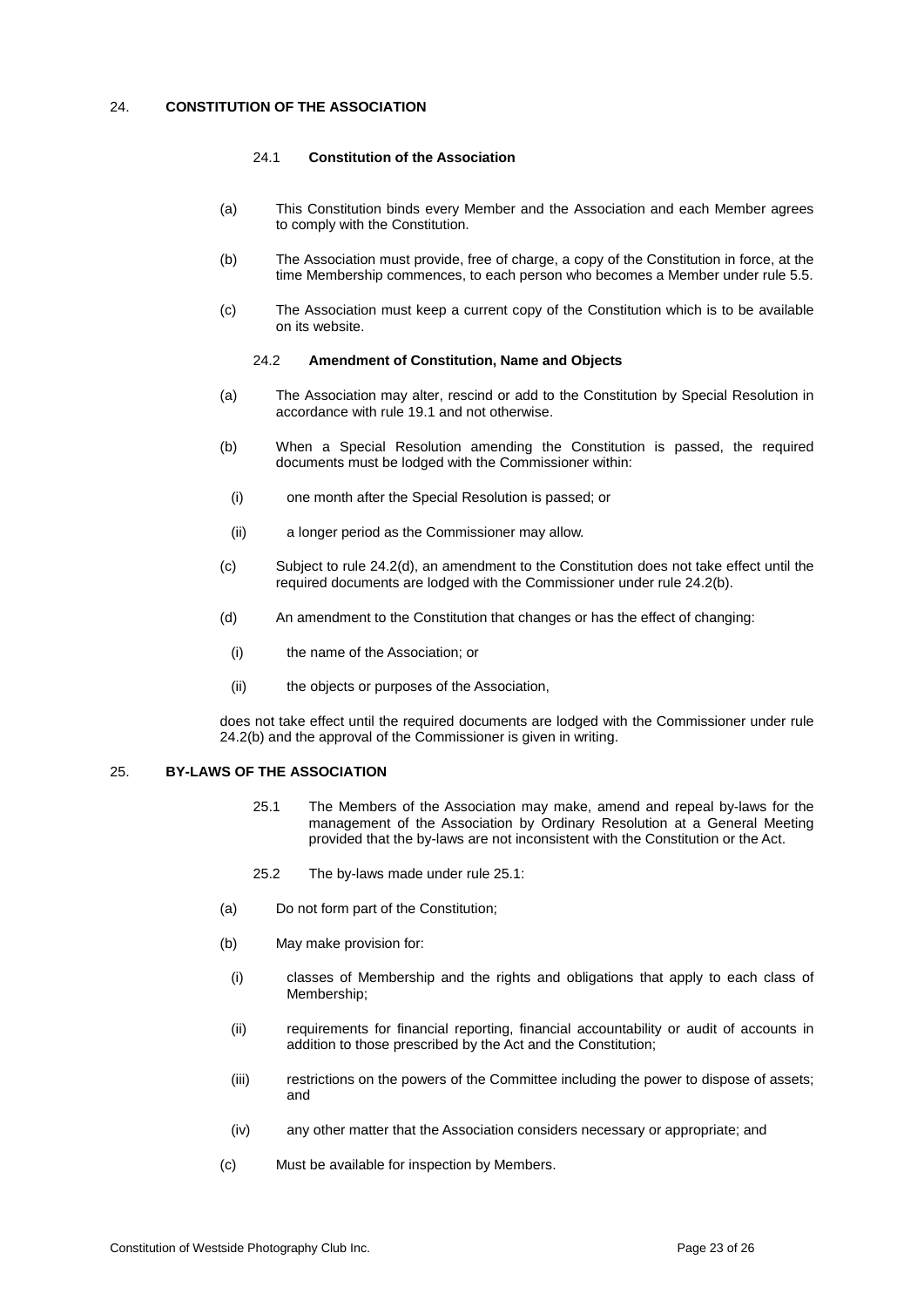# <span id="page-26-0"></span>26. **AUTHORITY REQUIRED TO BIND ASSOCIATION**

#### 26.1 **Executing Documents**

- (a) The Association may execute a document without using a common seal if the document is signed by:
	- (i) any two Committee Members; or
	- (ii) one Committee Member and a person authorised by the Committee.

# <span id="page-26-3"></span><span id="page-26-1"></span>27. **THE ASSOCIATION'S BOOKS AND RECORDS**

# 27.1 **Custody of the Books of the Association**

- (a) Except as otherwise decided by the Committee from time to time, the Secretary must keep in his or her custody or under his or her control all of the Books of the Association with the exception of the Financial Records which, except as otherwise directed by the Committee from time to time, are to be kept under the custody or control of the Treasurer.
- (b) The Books of the Association must be retained for at least 7 years.

# 27.2 **Inspecting the Books of the Association**

- (a) Subject to these rules, and in particular rule 20.1(f), a Member is able to inspect the Books of the Association free of charge at such time and place as is mutually convenient to the Association and the Member.
- (b) A Member must contact the Secretary to request to inspect the Books of the Association.
- (c) The Member may copy details from the Books of the Association but has no right to remove the Books of the Association for that purpose.

### 27.3 **Prohibition on Use of Information in the Books of the Association**

- (a) A Member must not use or disclose information in the Books of the Association except for a purpose:
- (i) that is directly connected with the affairs of the Association; or
- (ii) related to the provision of the information to the Commissioner in accordance with a requirement of the Act.

### 27.4 **Returning the Books of the Association**

(a) Outgoing Committee Members are responsible for transferring all relevant assets and Books of the Association to the new Committee within 14 days of ceasing to be a Committee Member.

### <span id="page-26-2"></span>28. **RESOLVING DISPUTES**

# 28.1 **Disputes Arising under the Constitution**

- (a) This rule applies to:
	- (i) Disputes between Members; and
	- (ii) Disputes between the Association and one or more Members

that arise under the rules or relate to the Constitution of the Association.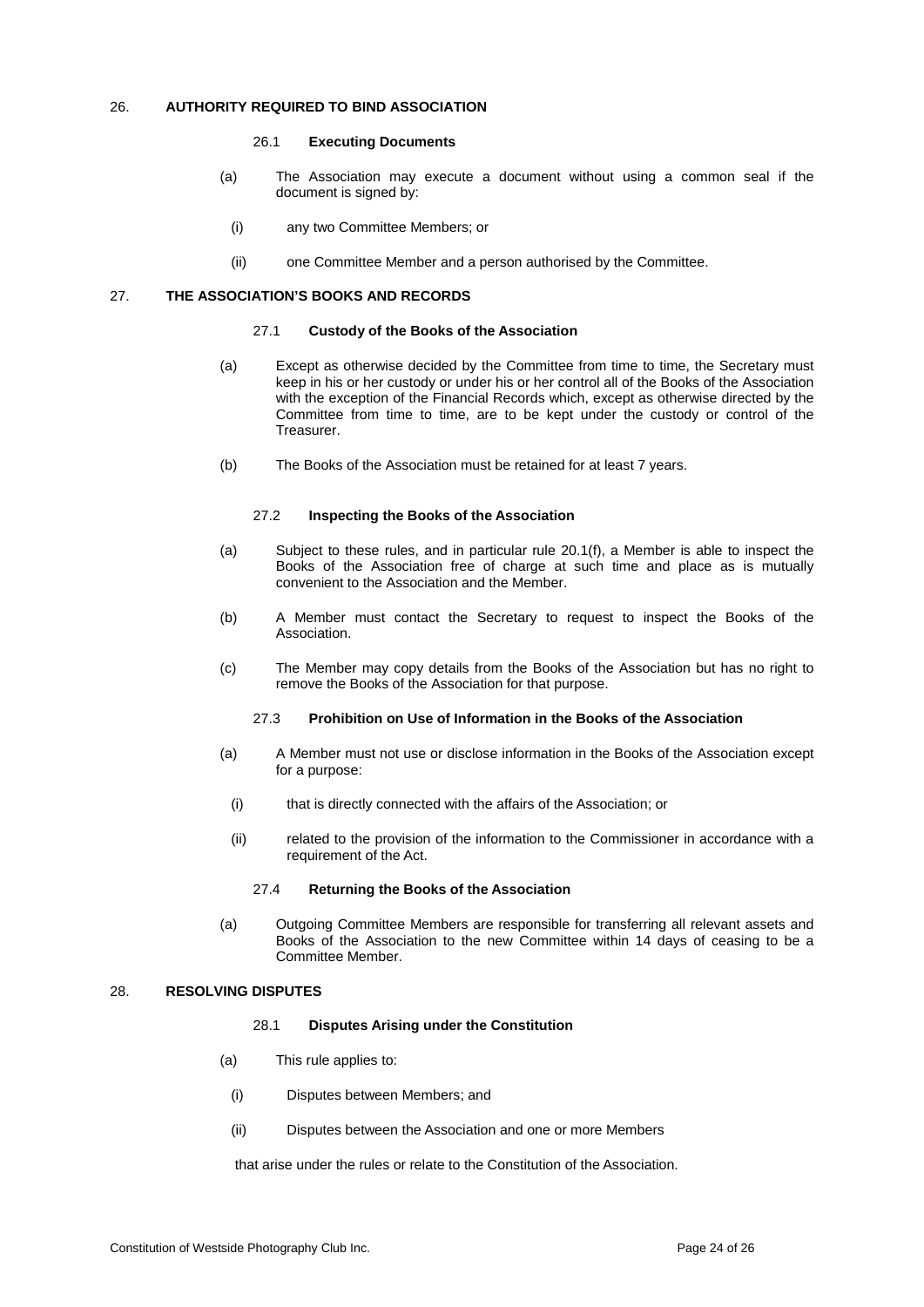- (b) In this rule "Member" includes any former Member whose membership ceased not more than six months before the dispute occurred.
- (c) The parties to a dispute must attempt to resolve the dispute between themselves within 14 days of the dispute coming to the attention of each party.
- (d) If the parties are unable to resolve the dispute, any party to the dispute may initiate a procedure under this rule by giving written notice to the Secretary of the parties to, and details of, the dispute.
- (e) The Secretary must convene a Committee Meeting within 28 days after the Secretary receives notice of the dispute under rule 28.1(d) for the Committee to determine the dispute.
- (f) At the Committee Meeting to determine the dispute, all parties to the dispute must be given a full and fair opportunity to state their respective cases orally, in writing or both.
- (g) The Secretary must inform the parties to the dispute of the Committee's decision and the reasons for the decision within 7 days after the Committee Meeting referred to in rule 28.1(e).
- (h) If any party to the dispute is dissatisfied with the decision of the Committee they may elect to initiate further dispute resolution procedures as set out in the Constitution.

#### 28.2 **Mediation**

- (a) This rule applies:
	- (i) where a person is dissatisfied with a decision made by the Committee under rule 28.1; or
	- (ii) where a dispute arises between a Member or more than one Member and the Association and any party to the dispute elects not to have the matter determined by the Committee.
- (b) Where the dispute relates to a proposal for the suspension or expulsion of a Member this rule does not apply until the procedure under rule 7.3 in respect of the proposed suspension or expulsion has been completed.
- (c) If the parties to a dispute are unable to resolve the dispute between themselves within the time required by rule 28.1(c), or a party to the dispute is dissatisfied with a decision made by the Committee under rule 28.1(g) a party to a dispute may:
- (i) Provide written notice to the Secretary of the parties to, and the details of, the dispute;
- (ii) Agree to, or request the appointment of, a mediator.
- (d) The party, or parties requesting the mediation must pay the costs of the mediation.
- (e) The mediator must be:
	- (i) a person chosen by agreement between the parties; or
	- (ii) in the absence of agreement:
		- (a) if the dispute is between a Member and another Member a person appointed by the Committee; or
		- (b) if the dispute is between a Member or more than one Member and the Association, the Committee or a Committee Member then an independent person who is a mediator appointed to, or employed with, a not for profit organisation.